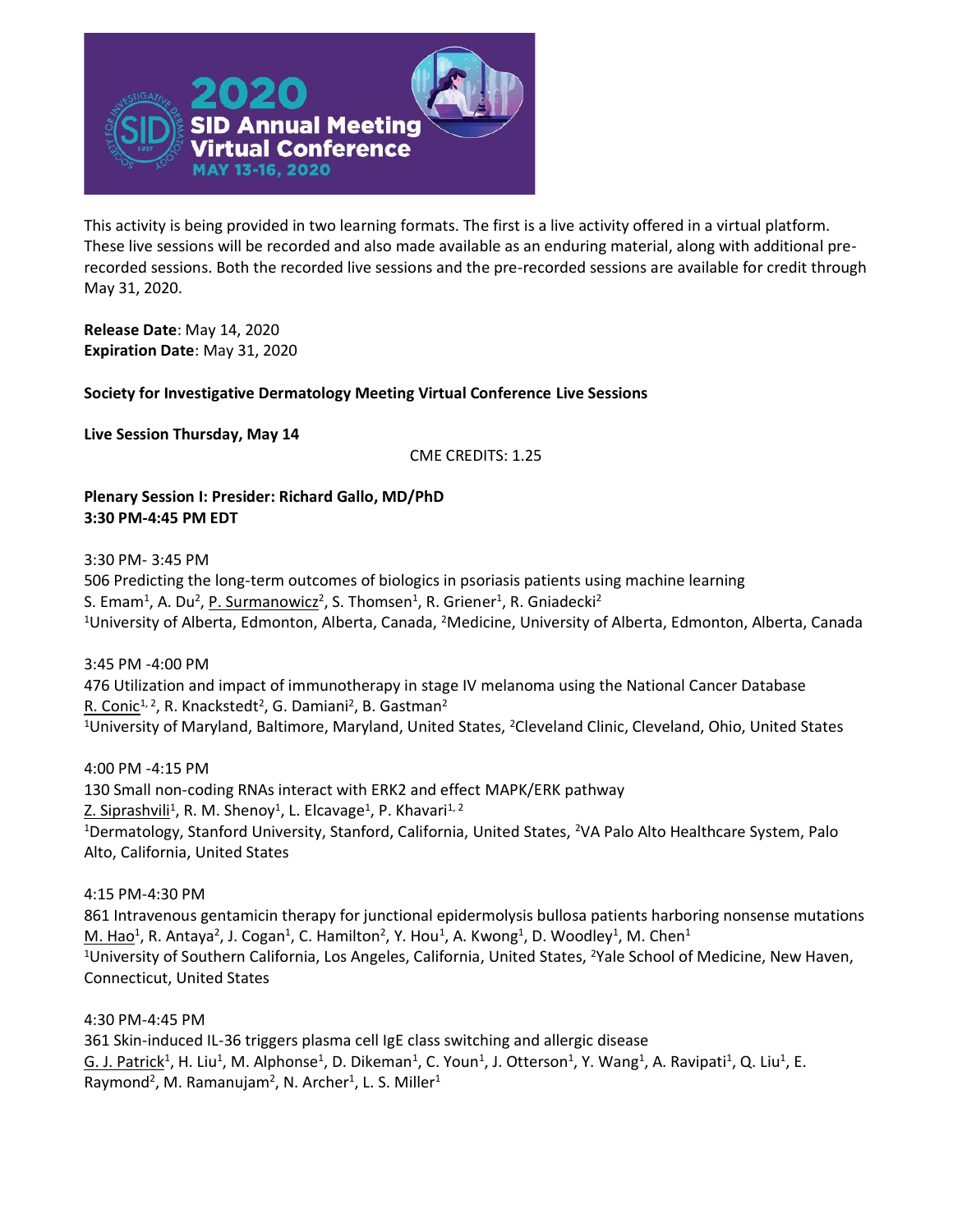<sup>1</sup>Dermatology, Johns Hopkins School of Medicine, Baltimore, Maryland, United States, <sup>2</sup>Boehringer Ingelheim Pharmaceuticals Inc., Ridgefield, Connecticut, United States

### **Thursday May 14 Live Session**

### CME CREDITS: .5

### **4:45 – 5:15 pm, EDT SID State-of-the-Art Lecture II, '***Walking with Billingham's Ghost'*



**Luis Garza, MD, PhD.** Dr. Garza is an Associate Professor of Dermatology with secondary appointments in Cell Biology and Oncology at the Johns Hopkins University School of Medicine. He did his undergraduate work at Cornell University, followed by an MD-PhD at the University of Pennsylvania. He completed his dermatology residency at the University of Michigan, followed by a postdoctoral fellowship in the lab of George Cotsarelis at the University of Pennsylvania.

Dr. Garza's current research focuses on wound healing and regenerative medicine.

His lab is funded by the NIH/NIAMS, the DoD, and Maryland State Stem Cell Fund. Dr. Garza is a Board Member of the SID.

**Live Session Friday, May 15**

## CME CREDITS: 1.25

## **Plenary Session II: Presider: Kurt Lu, MD and Peggy Myung, MD, PhD 3:30 PM-4:45 PM EDT**

3:30 PM-3:45 PM 561 Development and first-in-human characterization of a potent oral CCR4 antagonist for the treatment of atopic dermatitis L. E. Cheng, A. Jorapur, S. Jacobson, O. Talay, S. Miakicheva, D. Trujillo, N. Lee, J. Jankicevic, D. Wustrow, P. Kassner, W. Ho, D. Brockstedt RAPT Therapeutics, Inc., South San Francisco, California, United States

3:45 PM -4:00 PM

327 *Staphylococcus epidermidis* protease EcpA is a deleterious component of the skin microbiome in atopic dermatitis

L. Cau<sup>1, 2</sup>, M. Williams<sup>1</sup>, A. Butcher<sup>1</sup>, T. Nakatsuji<sup>1</sup>, J. Cheng<sup>1</sup>, T. Hata<sup>1</sup>, J. Kavanaugh<sup>3</sup>, C. Mainzer<sup>2</sup>, B. Closs<sup>2</sup>, A. Horswill<sup>3</sup>, R. L. Gallo<sup>1</sup>

<sup>1</sup>Dermatology Department, University of California, San Diego, California, United States, <sup>2</sup>R&D Department, SILAB, Brive, France, <sup>3</sup>Immunology and Microbiology Department, University of Colorado Anschutz Medical Campus, Aurora, Colorado, United States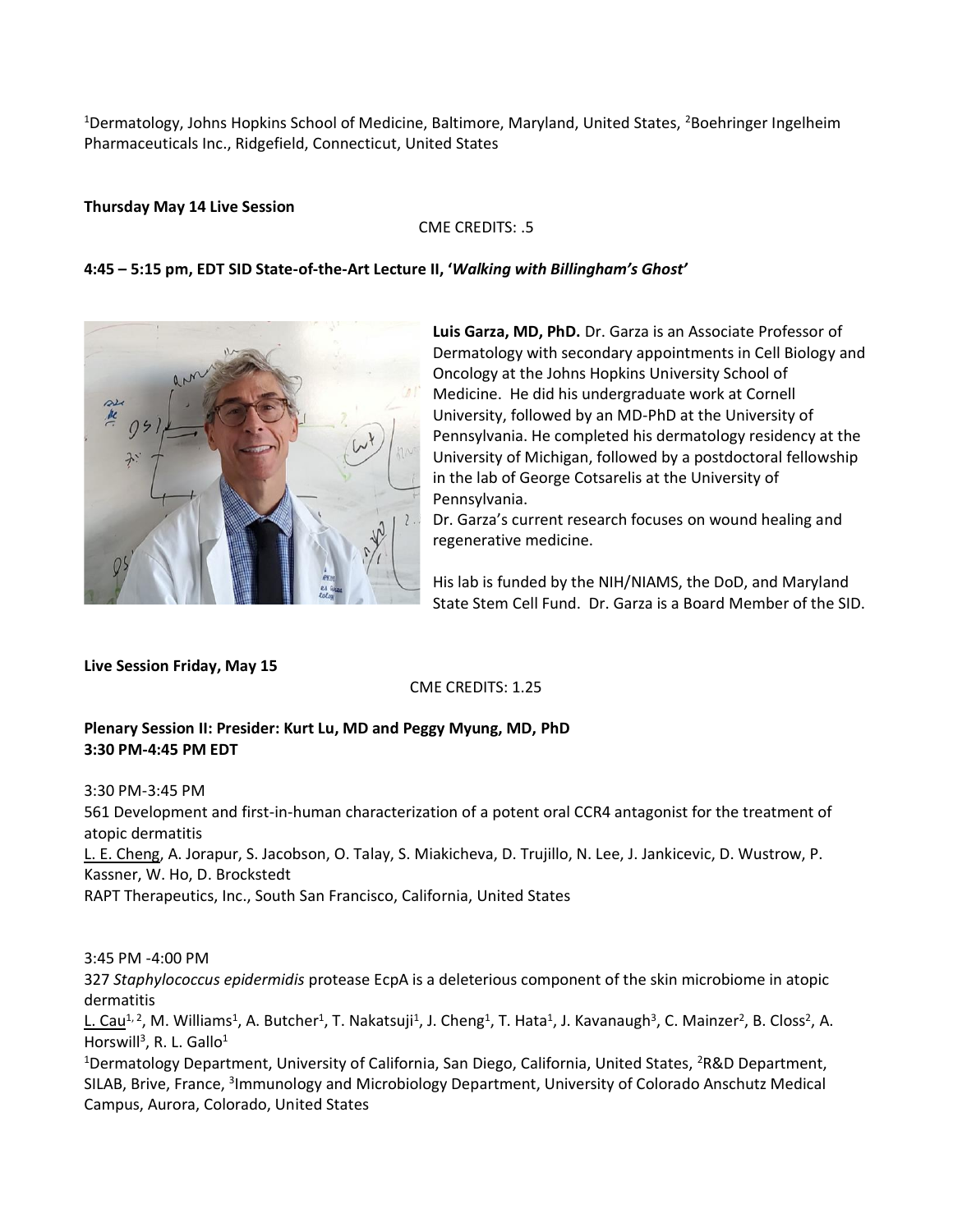### 4:00 PM-4:15 PM

717 Enhanced molecular signatures in cutaneous lupus erythematosus patients support distinct pathogenic pathways in African American patients

<u>J. L. Zhu</u><sup>1</sup>, L. Tran<sup>2</sup>, F. Zheng<sup>2</sup>, J. James<sup>2</sup>, J. Guthridge<sup>2</sup>, B. F. Chong<sup>1</sup>

<sup>1</sup>Dermatology, University of Texas Southwestern Medical Center, Dallas, Texas, United States, <sup>2</sup>Arthritis & Clinical Immunology, Oklahoma Medical Research Foundation, Oklahoma City, Oklahoma, United States

## 4:15 PM-4:30 PM

775 Hyperactivation of sympathetic nerves drives melanocyte stem cell depletion

B. Zhang<sup>1</sup>, S. Ma<sup>1, 2, 3</sup>, I. Rachman<sup>4</sup>, M. He<sup>1, 5</sup>, P. Baral<sup>6</sup>, S. Choi<sup>1</sup>, W. A. Gonçalves<sup>10</sup>, Y. Shwartz<sup>1</sup>, E. M. Fast<sup>1, 7</sup>, Y. Su<sup>4</sup>, L. I. Zon<sup>1, 7, 8</sup>, A. Regev<sup>2, 8, 3</sup>, J. D. Buenrostro<sup>1</sup>, T. M. Cunha<sup>6, 9</sup>, I. M. Chiu<sup>6</sup>, D. Fisher<sup>4</sup>, <u>Y. Hsu</u><sup>1</sup> <sup>1</sup>Stem Cell and Regenerative Biology, Harvard University, Cambridge, Massachusetts, United States, <sup>2</sup>Klarman Cell Observatory, Broad Institute of MIT and Harvard, Cambridge, Massachusetts, United States, <sup>3</sup>Department of Biology and Koch Institute, Massachusetts Institute of Technology, Cambridge, Massachusetts, United States, <sup>4</sup>Cutaneous Biology Research Center, Department of Dermatology, Massachusetts General Hospital, Charlestown, Massachusetts, United States, <sup>5</sup>Molecular and Cellular Biology, Harvard University, Cambridge, Massachusetts, United States, <sup>6</sup>Department of Immunology, Harvard Medical School, Boston, Massachusetts, United States, <sup>7</sup>Division of Hematology/Oncology, Boston Children's Hospital/Dana-Farber Cancer Institute, Boston, Massachusetts, United States, <sup>8</sup>Howard Hughes Medical Institute, Chevy Chase, Maryland, United States, <sup>9</sup>Department of Pharmacology, Ribeirão Preto Medical School, University of São Paulo, Ribeirão Preto, Brazil, <sup>10</sup>Graduate Program in Cellular Biology, Institute of Biological Science, Federal University of Minas Gerais, Belo Horizonte, Brazil

## 4:30 PM-4:45 PM

030 VGLL3, an orchestrator of female-biased autoimmunity, interfaces with the Hippo pathway to modulate genes involved in immunity and fibrosis

A. C. Billi<sup>1</sup>, C. Zeng<sup>1</sup>, M. Gharaee-Kermani<sup>2</sup>, S. W. Stoll<sup>1</sup>, M. J. Wilson<sup>1</sup>, O. Plazyo<sup>1</sup>, X. Xing<sup>1</sup>, J. M. McCarthy<sup>1</sup>, L. C. Tsoi<sup>4, 5</sup>, J. Kahlenberg<sup>2</sup>, A. A. Dlugosz<sup>1, 3</sup>, J. E. Gudjonsson<sup>1</sup>

<sup>1</sup>Dermatology, University of Michigan, Ann Arbor, Michigan, United States, <sup>2</sup>Internal Medicine, Division of Rheumatology, University of Michigan, Ann Arbor, Michigan, United States, <sup>3</sup>Cell and Developmental Biology, University of Michigan, Ann Arbor, Michigan, United States, <sup>4</sup>Biostatistics, University of Michigan, Ann Arbor, Michigan, United States, <sup>5</sup>Computational Medicine & Bioinformatics, University of Michigan, Ann Arbor, Michigan, United States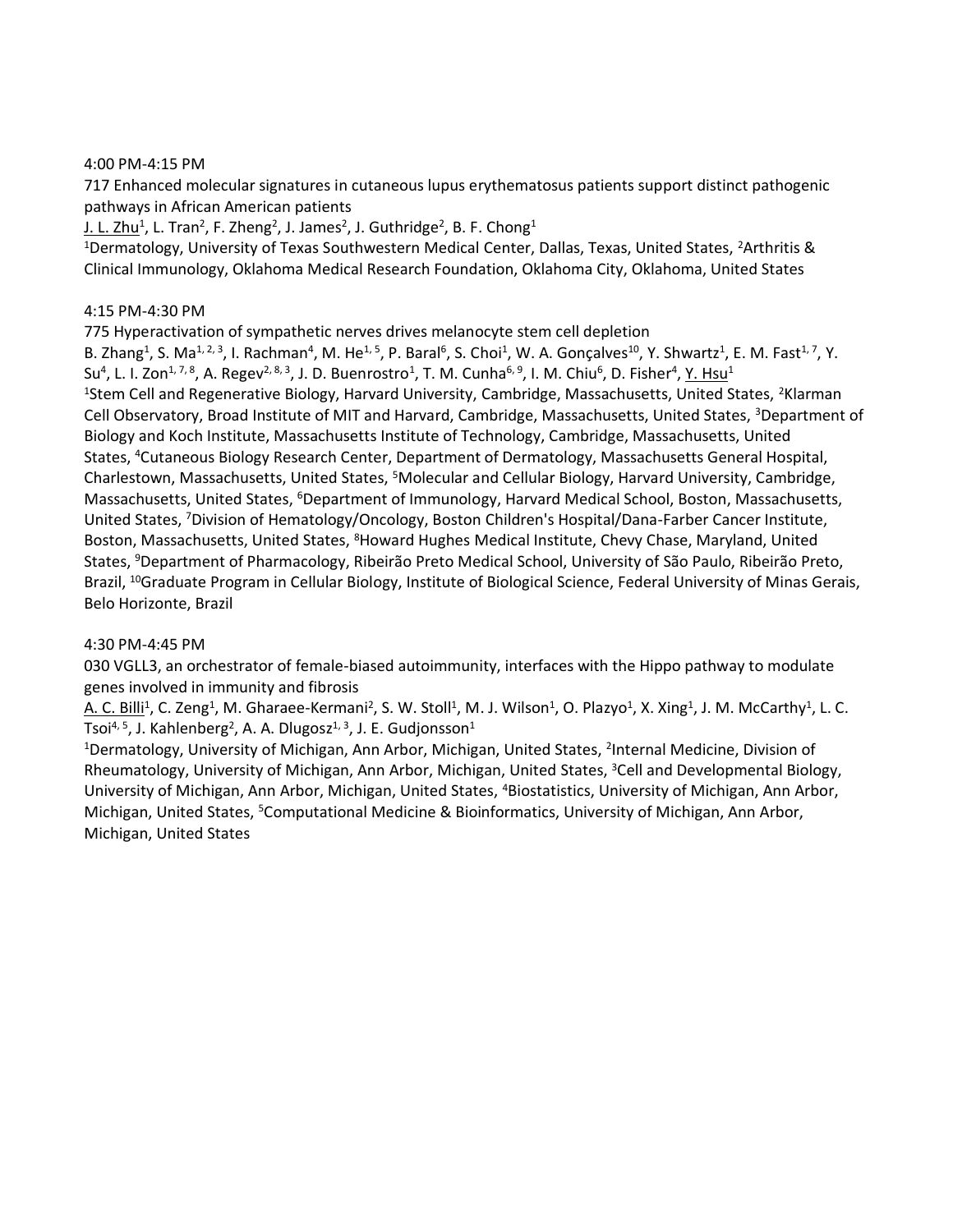### **Friday May 15 Live Session**

## CME CREDITS: .5

### **4:45 – 5:15 pm, EDT SID State-of-the-Art Lecture III,** *NIH's Scientific Approach to Inclusive Excellence*



**Hannah Valantine, MD, MRCP, FACC.** Dr. Valantine is the first NIH Chief Officer for Scientific Workforce Diversity, and a Senior Investigator in the Intramural Research Program at the National Heart, Lung, and Blood Institute. Prior to starting this position in April 2014, Dr. Valantine was Professor of Cardiovascular Medicine and the Senior Associate Dean for Diversity and Leadership at Stanford, a leadership position she held since November 2004. She is nationally recognized for her transformative approaches to diversity and is a recipient of the NIH Director's Pathfinder Award for Diversity in the Scientific Workforce. She is currently leading NIH efforts to promote diversity through innovation across the NIH-funded biomedical workforce through a range of evidence-based approaches. Dr. Valantine maintains an active clinical research program that continues to have high impact on patient care. Current research extends her previous finding that an organ transplant is essentially a genome transplant, and that monitoring the level of donor DNA in a recipient's blood as a marker of organ damage will detect early stages of rejection. She is currently overseeing a multi-site consortium of

mid-Atlantic transplant centers to validate these findings clinically toward the development of a non-invasive tool for detecting early signs of organ rejection.

## CME CREDITS: .5

# **5:15 – 5:45 pm, EDT SID State-of-the-Art Lecture IV, '***Epigenetic Regulation of Skin Homeostasis and Skin Stem Cells'*



**Elena Ezhkova, PhD.** Dr. Ezhkova is a Professor of Cell, Developmental, and Regenerative Biology Department at the Icahn School of Medicine at Mount Sinai (NY). Her laboratory implements an array of powerful cellular and high-throughput molecular biology tools to dissect how epigenetic gene regulators play a role in cell fate determination, homeostasis, and regeneration of the skin. Identification of these molecular mechanisms aids in expanding our understanding of skin development, homeostasis, and the progression of various tissue disorders, including cancer.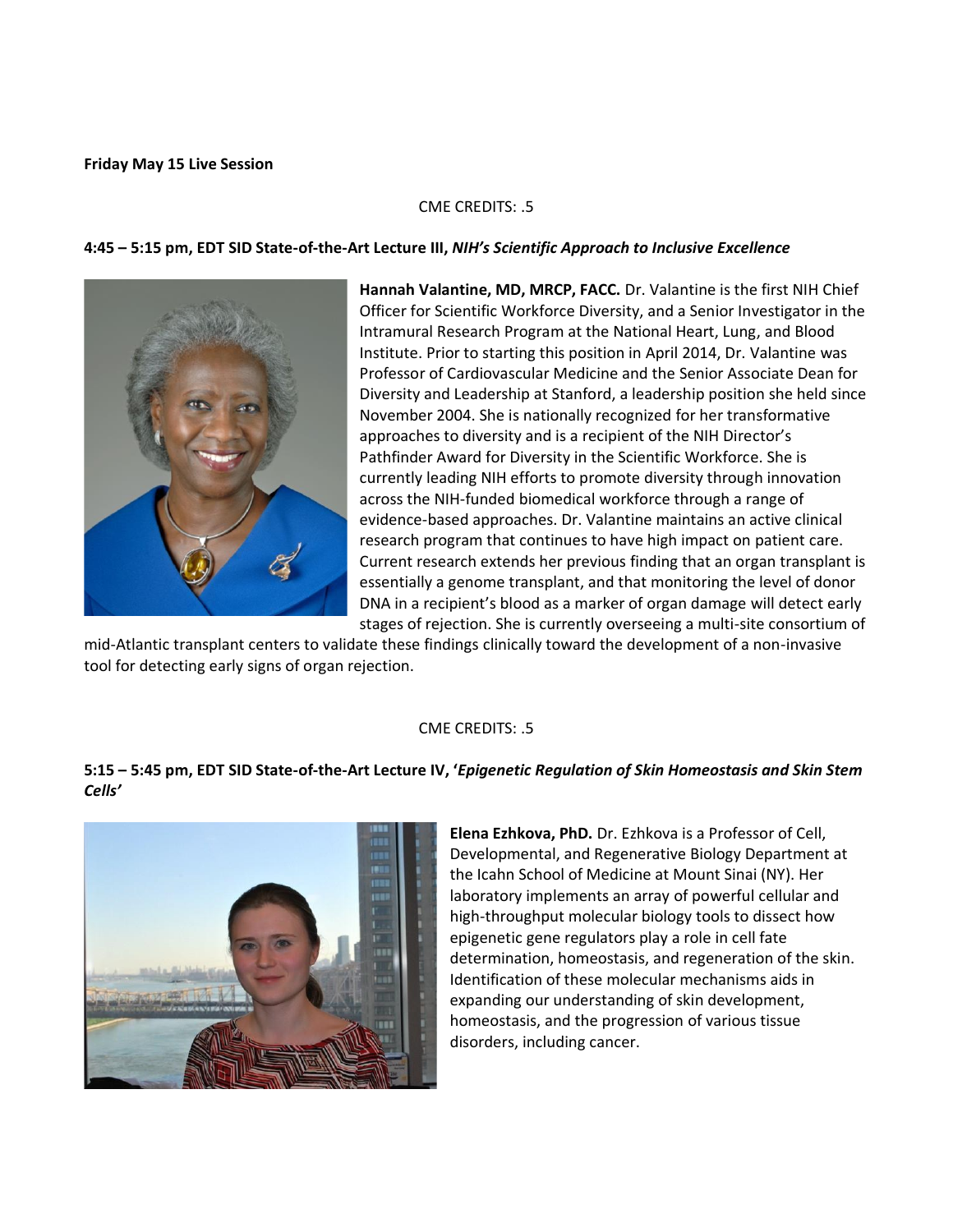## **Live Session Saturday, May 16 CME CREDITS: 1.25**

# **Plenary Session III: Presiders: Vladimir Botchkarev, MD, PhD, Marjana Tomic-Canic, PhD 4:00 PM-5:15 PM EDT**

### 4:00 PM-4:15 PM

225 Desmoglein 1 deficiency in knockout mice impairs epidermal barrier formation and results in a psoriasis-like gene signature in E18.5 embryos

Q. R. Roth-Carter<sup>1</sup>, L. Godsel<sup>1</sup>, J. L. Koetsier<sup>1</sup>, J. A. Broussard<sup>1, 6</sup>, H. E. Burks<sup>1</sup>, G. Fitz<sup>4</sup>, A. L. Huffine<sup>1</sup>, S. Amagai<sup>1</sup>, S. Lloyd<sup>3</sup>, J. Kweon<sup>3</sup>, L. C. Tsoi<sup>2</sup>, W. R. Swindell<sup>2</sup>, G. Urciuoli<sup>5</sup>, C. Missero<sup>5</sup>, X. Bao<sup>3</sup>, J. E. Gudjonsson<sup>2</sup>, K. J. Green<sup>1, 6</sup> <sup>1</sup>Department of Pathology, Northwestern University, Chicago, Illinois, United States, <sup>2</sup>Dermatology, University of Michigan, Ann Arbor, Michigan, United States, <sup>3</sup>Molecular Biosciences, Northwestern University, Evanston, Illinois, United States, <sup>4</sup>Vanderbilt, Nashville, Tennessee, United States, <sup>5</sup>CEINGE, Naples, Italy, <sup>6</sup>Dermatology, Northwestern, Chicago, Illinois, United States

### 4:15 PM-4:30 PM

169 MrgprD-expressing neurons maintain cutaneous mast cell homeostasis

S. Zhang<sup>1</sup>, T. Edwards<sup>1</sup>, J. Cohen<sup>1</sup>, T. Hirai<sup>1</sup>, N. Rittenhouse<sup>2</sup>, E. Schmitz<sup>2</sup>, B. McNeil<sup>3</sup>, Y. Yang<sup>1</sup>, H. R. Koerber<sup>4</sup>, T. Sumpter<sup>1</sup>, A. Poholek<sup>2</sup>, K. Albers<sup>4</sup>, D. Kaplan<sup>1</sup>

<sup>1</sup>Dermatology and Immunology, University of Pittsburgh, Pittsburgh, Pennsylvania, United States, <sup>2</sup>Pediatrics, University of Pittsburgh, Pittsburgh, Pennsylvania, United States, <sup>3</sup>Allergy & Immunology, Northwestern University, Chicago, Illinois, United States, <sup>4</sup>Neurobiology, University of Pittsburgh, Pittsburgh, Pennsylvania, United States

## 4:30 pm-4:45 PM

434 Association of skin response in erythema and sclerosis with survival in chronic graft-versus-host disease L. X. Baker<sup>1</sup>, M. Byrne<sup>2</sup>, P. Martin<sup>3</sup>, S. Lee<sup>3</sup>, H. Chen<sup>2</sup>, M. Jagasia<sup>2</sup>, E. Tkaczyk<sup>1</sup>

<sup>1</sup>Department of Veterans Affairs and Vanderbilt Dermatology Translational Research Clinic, Nashville, Tennessee, United States, <sup>2</sup>Vanderbilt-Ingram Cancer Center, Nashville, Tennessee, United States, <sup>3</sup>Fred Hutchinson Cancer Research Center, Seattle, Washington, United States

## 4:45 PM-5:00 PM

829 Single-cell approaches to uncover adipocyte precursor heterogeneity and differentiation mechanisms in the skin

 $G.$  Rivera<sup>1</sup>, K. Kamimoto<sup>1</sup>, E. Butka<sup>1, 2</sup>, W. Kong<sup>2, 1</sup>, S. Morris<sup>1, 2</sup>

<sup>1</sup>Developmental Biology, Washington University in St. Louis, St. Louis, Missouri, United States, <sup>2</sup>Genetics, Washington University in St. Louis, St. Louis, Missouri, United States

## 5:00 PM-5:15 PM

659 Regulation of 3D genome organization by the STAG2 tumor suppressor in melanoma Z. Chu, B. Zheng Dermatology, MGH, Harvard Med School, Boston, Massachusetts, United States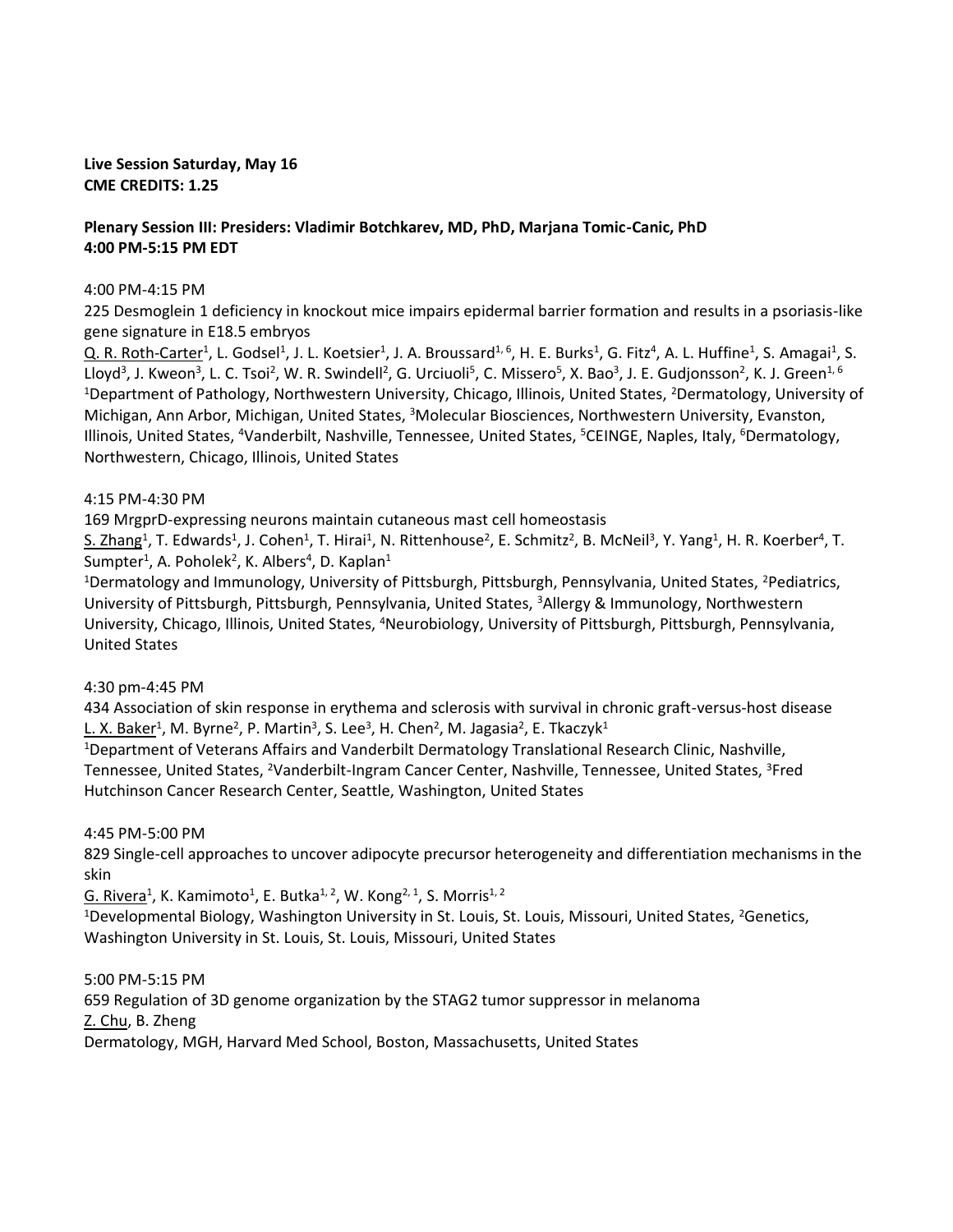# **Enduring Material**

# **Concurrent Mini-symposium 1: Genetic Disease, Gene Regulation, and Gene Therapy CME CREDIT: 1.5**

276 Autocrine IFN-κ restricts CRISPR-Cas9 keratinocyte transfection through STING-APOBEC3G activation M. Sarkar<sup>1</sup>, R. Uppala<sup>1</sup>, A. Tsoi<sup>1</sup>, S. Shao<sup>1</sup>, A. C. Billi<sup>1</sup>, B. E. Perez White<sup>2</sup>, A. Kidder<sup>1</sup>, X. Xing<sup>1</sup>, J. Kahlenberg<sup>3</sup>, J. E.  $G$ udjonsson $1$ 

<sup>1</sup>Dermatology, University of Michigan, Ann Arbor, Michigan, United States, <sup>2</sup>Dermatology, Northwestern University, Chicago, Illinois, United States, <sup>3</sup>Rheumatology, Internal Medicine, University of Michigan, Ann Arbor, Michigan, United States

287 Secreted frizzled-related protein 5 (SFRP5 ) inhibits the melanin synthesis of melanocytes via Wnt/β-catenin signaling pathway in vitiligo

D. Zou, Y. Chen, L. Zhang, Y. Zhang, J. Chen

The First Affiliated Hospital of Chongqing Medical University, Chongqing, China

288 ATAC-Seq analysis reveals a widespread increase of chromatin accessibility in psoriasis F. Zhou, L. Tang Institution of Dermatology, Anhui Medical University, Hefei, Anhui, China

272 Targeted reactivation of a dormant tumor suppressor gene CDKN2A inhibits proliferation of skin cancer cells J. W. Lee<sup>1</sup>, D. Rokunohe<sup>1</sup>, D. D. Walker<sup>1</sup>, K. Tuttle<sup>1</sup>, K. Bradwisch<sup>1</sup>, O. Denisenko<sup>2</sup>, K. Bomsztyk<sup>2</sup>, <u>M. Kawasumi</u><sup>1</sup> <sup>1</sup>Dermatology, University of Washington, Seattle, Washington, United States, <sup>2</sup>Allergy and Infectious Diseases, University of Washington, Seattle, Washington, United States

263 First in human use of a novel in vivo gene therapy for the treatment of autosomal recessive congenital ichthyosis: Results of a phase I/II placebo controlled trial

P. Agarwal<sup>1</sup>, B. Agostini<sup>1</sup>, A. Collin L'Hortet<sup>1</sup>, P. Zhang<sup>1</sup>, S. Krishnan<sup>1</sup>, <u>A. Paller</u><sup>2</sup>

<sup>1</sup>Krystal Biotech Inc, Pittsburgh, Pennsylvania, United States, <sup>2</sup>Northwestern University, Chicago, Illinois, United States

305 In vivo correction of recessive dystrophic epidermolysis bullosa (RDEB) by direct cutaneous COL7A1 gene replacement: Results of a phase 1-2 trial

M. P. Marinkovich<sup>1</sup>, S. Vinzant<sup>2</sup>, V. Karkala<sup>1</sup>, K. Sridhar<sup>1</sup>, I. Gurevitch<sup>1</sup>, J. Dolorito<sup>1</sup>, P. Agarwal<sup>2</sup>, S. Krishnan<sup>2</sup> <sup>1</sup>Dermatology, Stanford University, Redwood City, California, United States, <sup>2</sup>Krystal Biotech Inc, Pittsburgh, Pennsylvania, United States

## **Concurrent Mini-symposium 2: Innate Immunity, Microbiology, and Microbiome CME CREDIT: 1.5**

351 Innate lymphoid cells in the blood of untreated and dupilumab-treated patients with atopic dermatitis W. Bauer, N. Alkon, C. Bangert, P. M. Brunner, G. Stingl Department of Dermatology, Medical University of Vienna, Vienna, Austria

336 Diet-induced obesity impairs the antimicrobial defense function of dermal adipocyte progenitors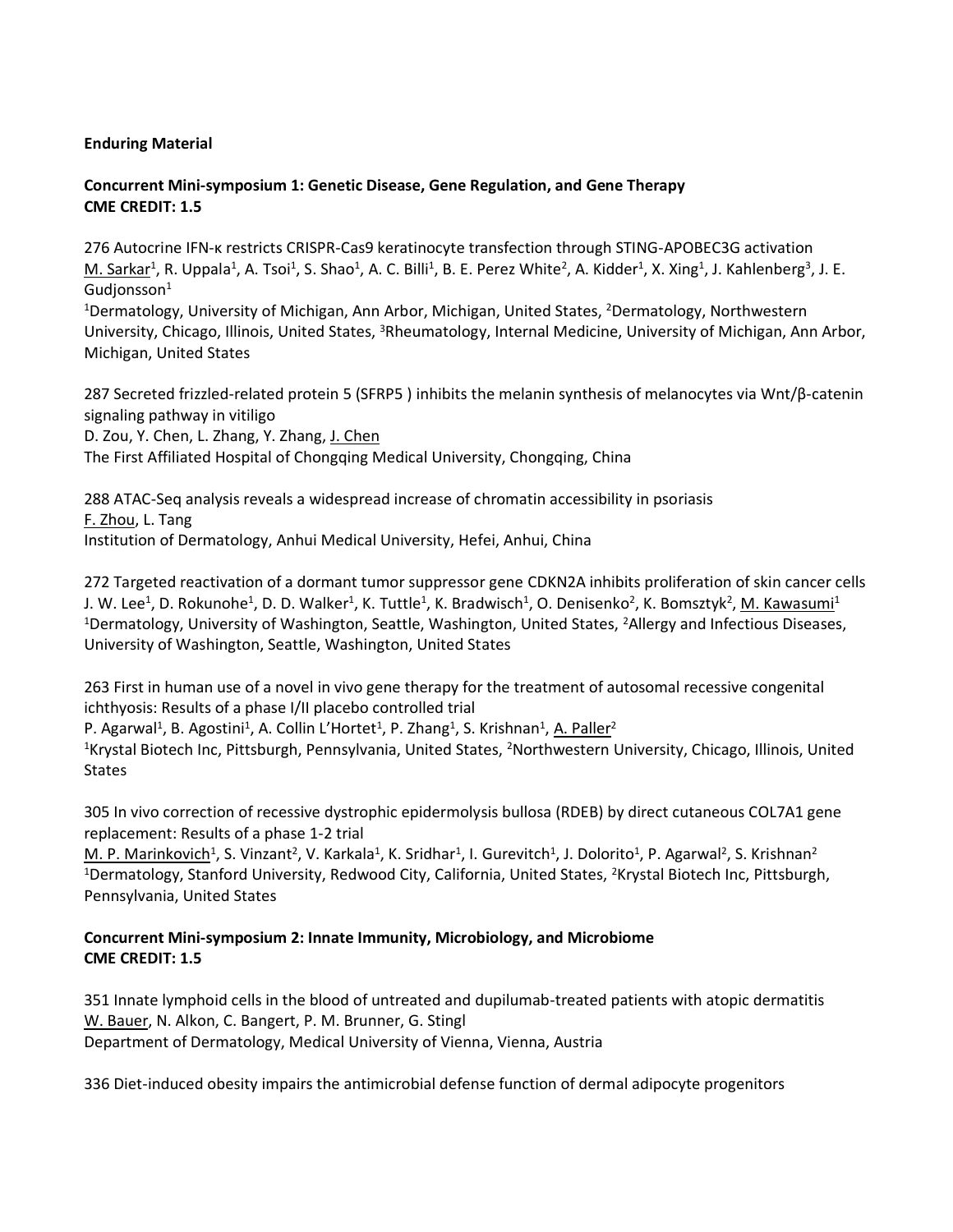L. Zhang<sup>1, 2</sup>, C. Guerrero-Juarez<sup>3</sup>, S. Chen<sup>2</sup>, X. Zhang<sup>1</sup>, M. Yin<sup>1</sup>, F. Li<sup>2</sup>, S. Wu<sup>1</sup>, J. Cheng<sup>2</sup>, Y. Liu<sup>3</sup>, T. Hata<sup>2</sup>, M. V. Plikus<sup>3</sup>, R. L. Gallo<sup>2</sup>

<sup>1</sup>School of Pharmaceutical Sciences, Xiamen University, Xiamen, Fujian, China, <sup>2</sup>Department of Dermatology, University of California, San Diego, San Diego, California, United States, <sup>3</sup>NSF-Simons Center for Multiscale Cell Fate Research, University of California, Irvine, Irvine, California, United States

318 Short-term exposure to Western diet (WD) predisposes mice to psoriasis-like skin and joint inflammation Z. Shi<sup>1</sup>, Y. Wan<sup>2</sup>, S. Hwang<sup>1</sup>

<sup>1</sup>Dermatology, UC Davis, Sacramento, California, United States, <sup>2</sup>Medical Pathology and Laboratory Medicine, UC Davis, Sacramento, California, United States

339 Dynamic neutrophil and T cell TNF production protects against S. aureus skin infections C. Youn, M. Alphonse, J. H. Rubens, D. Joyce, D. Dikeman, Y. Wang, R. Ortines, Q. Liu, M. Mazhar, N. Archer, L. S. Miller

Dermatology, Johns Hopkins University School of Medicine, Baltimore, Maryland, United States

309 Dissemination of cutaneous staphylococcus aureus infection is limited by early neutrophil recruitment regulated by ECRG4

R. A. Dorschner<sup>1</sup>, A. Baird<sup>2</sup>, B. Eliceiri<sup>2</sup>

<sup>1</sup>Dermatology, University of California, San Diego, San Diego, California, United States, <sup>2</sup>Surgery, University of California, San Diego, La Jolla, California, United States

337 Innate immune tolerance of the epidermis is mediated by epigenetic regulation of MAP2K3 Y. Sawada, T. Nakatsuji, T. Dokoshi, N. Kulkarni, J. Jones, G. Sen, M. Liggins, R. L. Gallo Department of Dermatology, University of California, San Diego, La Jolla, California, United States

# **Concurrent Mini-symposium 3: Pharmacology and Drug Development CME CREDIT: 1.5**

569 Rilzabrutinib (PRN1008) shows BTK-mediated mechanisms of action supporting clinical development for immune-mediated diseases

C. Langrish, M. Francesco, Y. Xing, J. Bradshaw, T. Owens, P. Nunn Principia Biopharma, South San Francisco, California, United States

608 Targeting CtBP-mediated proinflammatory gene transcription to treat skin inflammation H. Li<sup>1</sup>, C. Zhang<sup>1</sup>, B. Li<sup>2</sup>, M. Fujita<sup>1</sup>, D. Norris<sup>1</sup>, X. Wang<sup>2</sup>, <u>M. Huang</u><sup>1</sup> <sup>1</sup>Dermatology, University of Colorado Anschutz Medical Campus, Aurora, Colorado, United States, <sup>2</sup>Pathology, University of Colorado Anschutz Medical Campus, Aurora, Colorado, United States

578 Improved local drug delivery with bioadhesive nanoparticles in the treatment of skin cancer <u>J. K. Hu</u><sup>1</sup>, H. Suh<sup>2</sup>, M. Qureshi<sup>1</sup>, J. M. Lewis<sup>1</sup>, W. M. Saltzman<sup>2</sup>, M. Girardi<sup>1</sup> <sup>1</sup>Dermatology, Yale School of Medicine, New Haven, Connecticut, United States, <sup>2</sup>Department of Biomedical Engineering, Yale School of Engineering and Applied Science, New Haven, Connecticut, United States

577 Plasma exosomal miR-375-3p regulates ferroptosis in keratinocytes by targeting lipid transporter GPX4 in SJS/TEN C. Zhang, G. Wang, M. Fu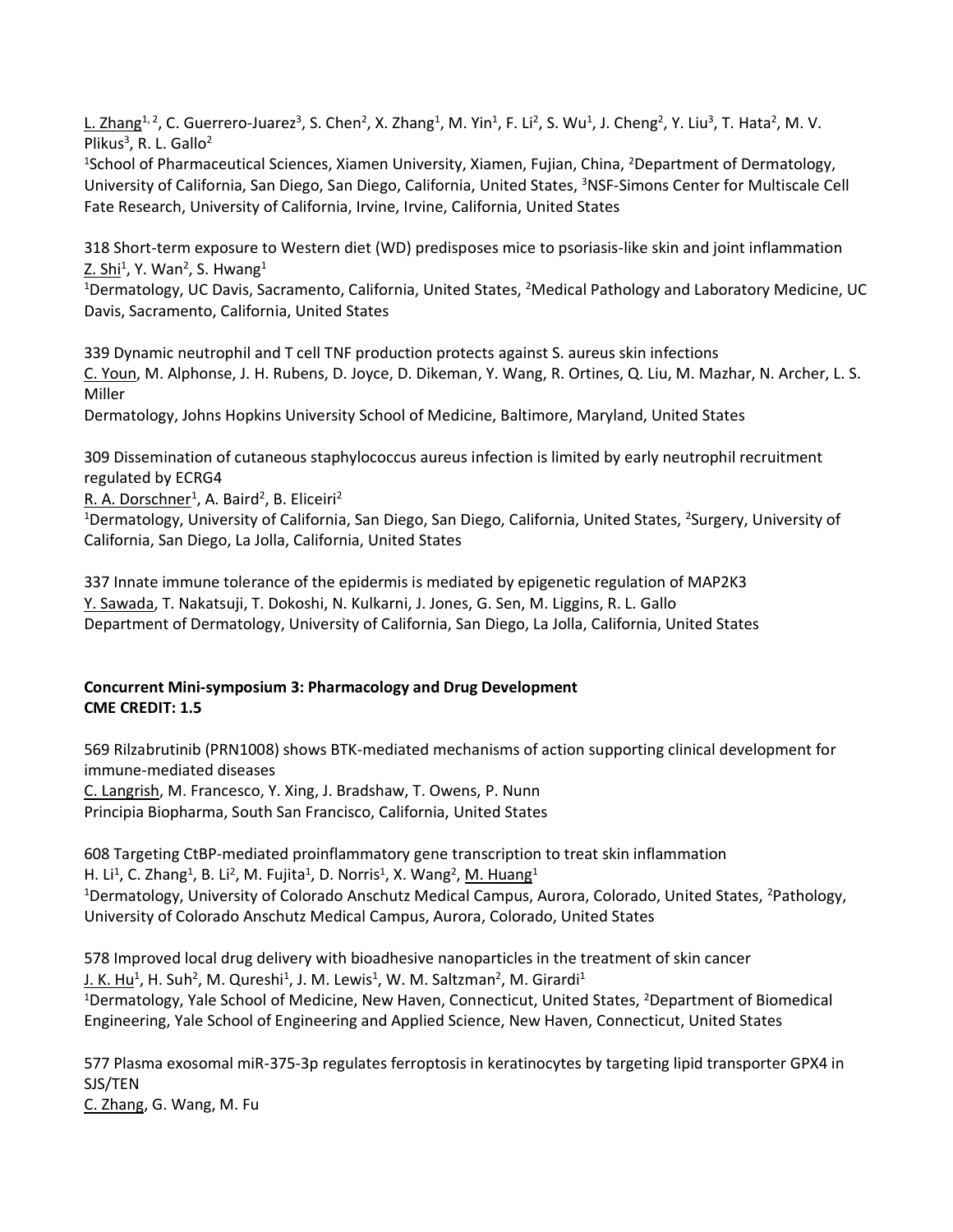Xijing Hospital, Fourth Military Medical University, Xi'an, China

591 Pan-caspase inhibition is a novel immunotherapeutic against MRSA skin infections in mice M. Alphonse, J. H. Rubens, R. Ortines, N. Orlando, A. Patel, D. Dikeman, Y. Wang, I. Vuong, D. Joyce, J. Zhang, M. M. Mumtaz, Q. Liu, C. Youn, G. J. Patrick, A. Ravipati, R. J. Miller, N. Archer, L. S. Miller Dermatology, Johns Hopkins University School of Medicine, Baltimore, Maryland, United States

588 Identification of highly potent and selective Interleukin-1 receptor associated kinase 4 (IRAK4) degraders for the treatment of hidradenitis suppurativa

A. Slavin, V. Campbell, M. Mayo, H. Rong, X. Zheng, N. Ji, M. Weiss, S. Rusin, K. Sharma, J. Gollob, N. Mainolfi Immunology, Kymera Therapeutics, Cambridge, Massachusetts, United States

# **Concurrent Mini-symposium 4: Skin, Appendages, and Stem Cell Biology CME CREDIT: 1.5**

778 Identification and analysis of G-protein-coupled receptors (GPCRs) involved in the regulation of keratinocyte proliferation

P. Pedro<sup>1</sup>, N. Salinas Parra<sup>1</sup>, R. Iglesias-Bartolome<sup>2</sup>

<sup>1</sup>NIH, Bethesda, Maryland, United States, <sup>2</sup>National Cancer Institute, Bethesda, Maryland, United States

767 Discovering the signaling pathways underlying mouse Merkel cell development using FACS-based single cell RNA-seq

 $L$ . Miao<sup>1</sup>, M. Kelly<sup>2</sup>, S. Barkdull<sup>1</sup>, L. Collado<sup>1</sup>, M. Kelley<sup>2</sup>, I. Brownell<sup>1</sup>

<sup>1</sup>Dermatology Branch, NIAMS, NIH, Bethesda, Maryland, United States, <sup>2</sup>Laboratory of Cochlear Development, NIDCD, NIH, Bethesda, Maryland, United States

769 Single cell transcriptomics reveals dermal fibroblast heterogeneity and a progenitor population that shapes fibroblast heterogeneity

 $\times$ . Zhang $^1$ , W. Liu $^1$ , L. Sun $^1$ , M. Yin $^1$ , S. Wu $^1$ , L. Zhang $^{1,\,2}$ 

<sup>1</sup>School of Pharmaceutical Sciences, Xiamen University, XiaMen, FuJian, China, <sup>2</sup>Department of Dermatology, University of California, San Diego, La Jolla, California, United States

766 Keratinocyte differentiation is coupled to mechanical cues through the LINC complex <u>A. G. Zieman</u><sup>1</sup>, R. Stewart<sup>3</sup>, A. E. Zubek<sup>1, 2</sup>, E. Carley<sup>3</sup>, I. Jalilian<sup>3</sup>, M. King<sup>3</sup>, V. Horsley<sup>1, 2</sup> <sup>1</sup>Molecular, Cellular and Developmental Biology, Yale University, New Haven, Connecticut, United States, <sup>2</sup>Dermatology, Yale University, New Haven, Connecticut, United States, <sup>3</sup>Cell Biology, Yale University, New Haven, Connecticut, United States

789 Evolution of an Engrailed 1 enhancer underlies expanded sweat gland density of humans D. Aldea<sup>1</sup>, Y. Atsuta<sup>2</sup>, B. Kokalari<sup>1</sup>, S. Schaffner<sup>3</sup>, <u>Y. Kamberov</u><sup>1</sup>

<sup>1</sup>Genetics, Perelman School of Medicine/University of Pennsylvania, Philadelphia, Pennsylvania, United States, <sup>2</sup>Harvard Medical School, Boston, Massachusetts, United States, <sup>3</sup>Broad Institute of MIT and Harvard, Cambridge, Massachusetts, United States

774 Extreme organization of supra-basal cells allows the building of modular feather architectures for adaptable flight

C. Chuong<sup>1</sup>, W. Chang<sup>2</sup>, H. Wu<sup>2</sup>, M. Lei<sup>2</sup>, W. Juan<sup>2</sup>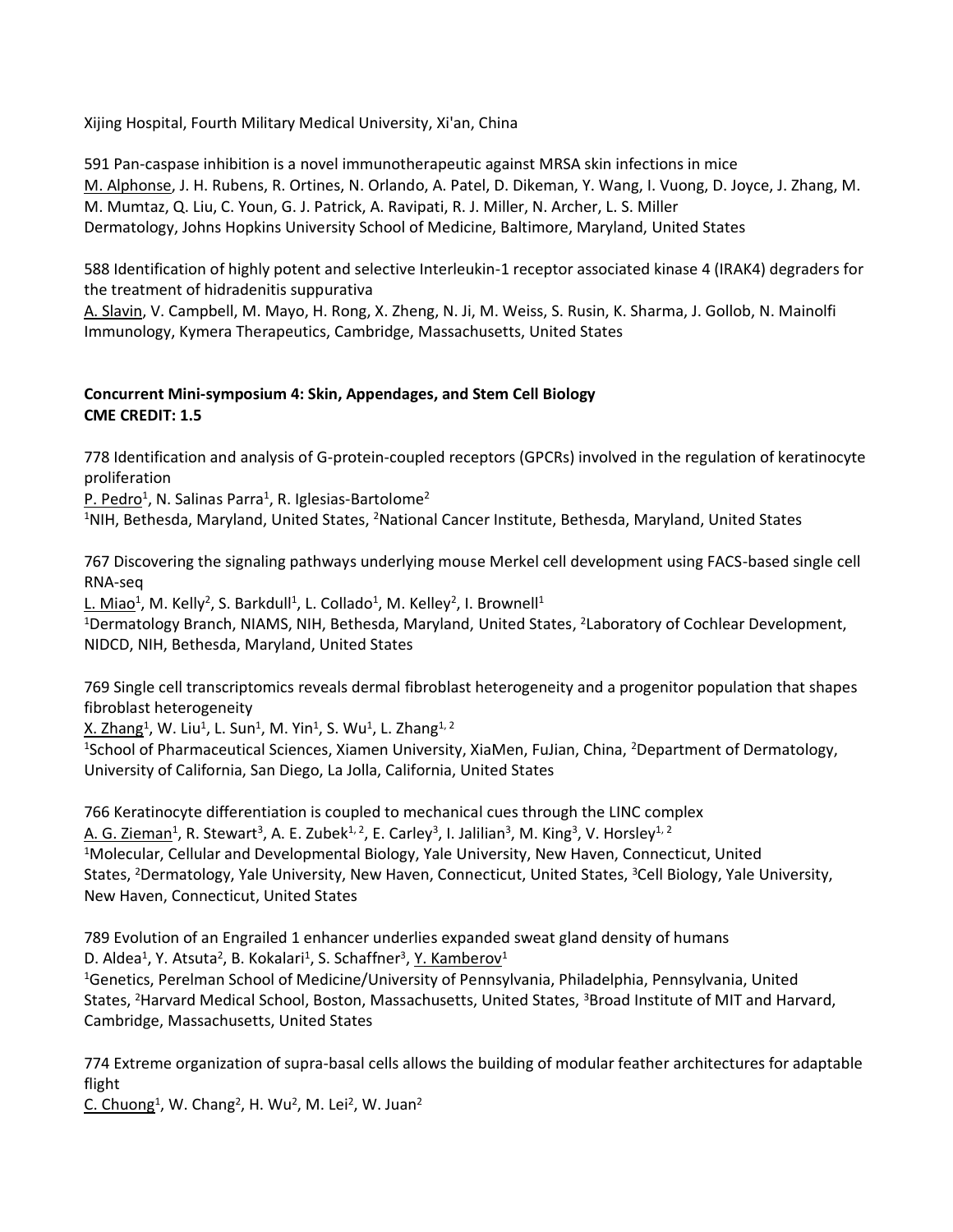<sup>1</sup>Pathology, University of Southern California, Los Angeles, California, United States, <sup>2</sup>Integrative Stem Cell Center, China Medical University, Taichung, Taiwan

# **Concurrent Mini-symposium 5: Translational Studies CME CREDIT: 1.0**

889 Interleukin-9 promotes malignant T cell survival by inhibiting oxidative stress and lactic acidosis in cutaneous T cell lymphoma

S. Kumar<sup>1</sup>, B. Dhamija<sup>1</sup>, S. Marathe<sup>1</sup>, A. Karulkar<sup>1</sup>, N. Sharma<sup>2</sup>, H. Jain<sup>2</sup>, R. Purwar<sup>1</sup> <sup>1</sup>Biosciences and Bioengineering, Indian Institute of Technology Bombay, Mumbai, India, <sup>2</sup>Tata Memorial Hospital, Mumbai, India

892 Differentially expressed plasma proteins in pityriasis rubra pilaris patients treated with ixekizumab J. L. Strunck<sup>1, 2</sup>, D. Haynes<sup>1</sup>, C. Topham<sup>2</sup>, A. Ortega-Loayza<sup>1</sup>, T. M. Greiling<sup>1</sup> <sup>1</sup>Oregon Health and Science University, Portland, Oregon, United States, <sup>2</sup>University of Utah School of Medicine, Salt Lake City, Utah, United States

868 Pathogenesis based therapy improves cutaneous abnormalities in porokeratosis- A pilot study L. Azmony<sup>1, 2</sup>, Q. Sun<sup>3</sup>, C. Hamilton<sup>3</sup>, Y. H. Lim<sup>3</sup>, J. S. Leventhal<sup>3</sup>, A. S. Paller<sup>4</sup>, K. Choate<sup>3</sup> <sup>1</sup>Dermatology, Rabin Medical Center, Petach Tikva, Israel, <sup>2</sup>Sackler School of Medicine, Tel Aviv University, Tel Aviv, Israel, <sup>3</sup>Dermatology, Yale School of Medicine, New Haven, Connecticut, United States, <sup>4</sup>Dermatology and Pediatrics, Northwestern Univ. Med School, Chicago, Illinois, United States

855 Dietary grape intake protects against UV damage in humans by augmenting DNA repair A. S. Oak, R. Shafi, M. Elsayed, B. Mishra, L. Saag, A. T. Slominski, S. Bae, M. Athar, C. Elmets Dermatology, University of Alabama at Birmingham, Birmingham, Alabama, United States

# **Concurrent Mini-symposium 6: Carcinogenesis and Cancer Genetics CME CREDIT: .75**

115 Dysregulated estrogen signaling through CYP1B1 contributes to Notch deficiency in squamous cell carcinoma

L. Yang<sup>1, 2</sup>, X. Li<sup>5, 3</sup>, Y. S. Brooks<sup>3, 4</sup>

<sup>1</sup>Division of Nephrology and Hypertension, Vanderbilt University Medical Center, Nashville, Tennessee, United States, <sup>2</sup>Radiation and Medical Oncology, Zhongnan Hospital of Wuhan University, Wuhan, China, <sup>3</sup>Cutaneous Biology Research Center, Massachusetts General Hospital, Boston, Massachusetts, United States, <sup>4</sup>Department of Dermatology, Harvard Medical School, Boston, Massachusetts, United States, <sup>5</sup>King's Lab, School of Pharmacy, Shanghai Jiaotong University, Shanghai, China

138 Copy number gain at chromosome 7q21 potentiates the large cell transformation in cutaneous T cell lymphoma

F. Liu<sup>1</sup>, X. Ren<sup>2</sup>, Y. Wang<sup>1</sup>

<sup>1</sup>Department of Dermatology and Venereology, Peking University First Hospital, Beijing, China, <sup>2</sup>Biomedical Pioneering Innovation Center (BIOPIC), Peking University, Beijing, China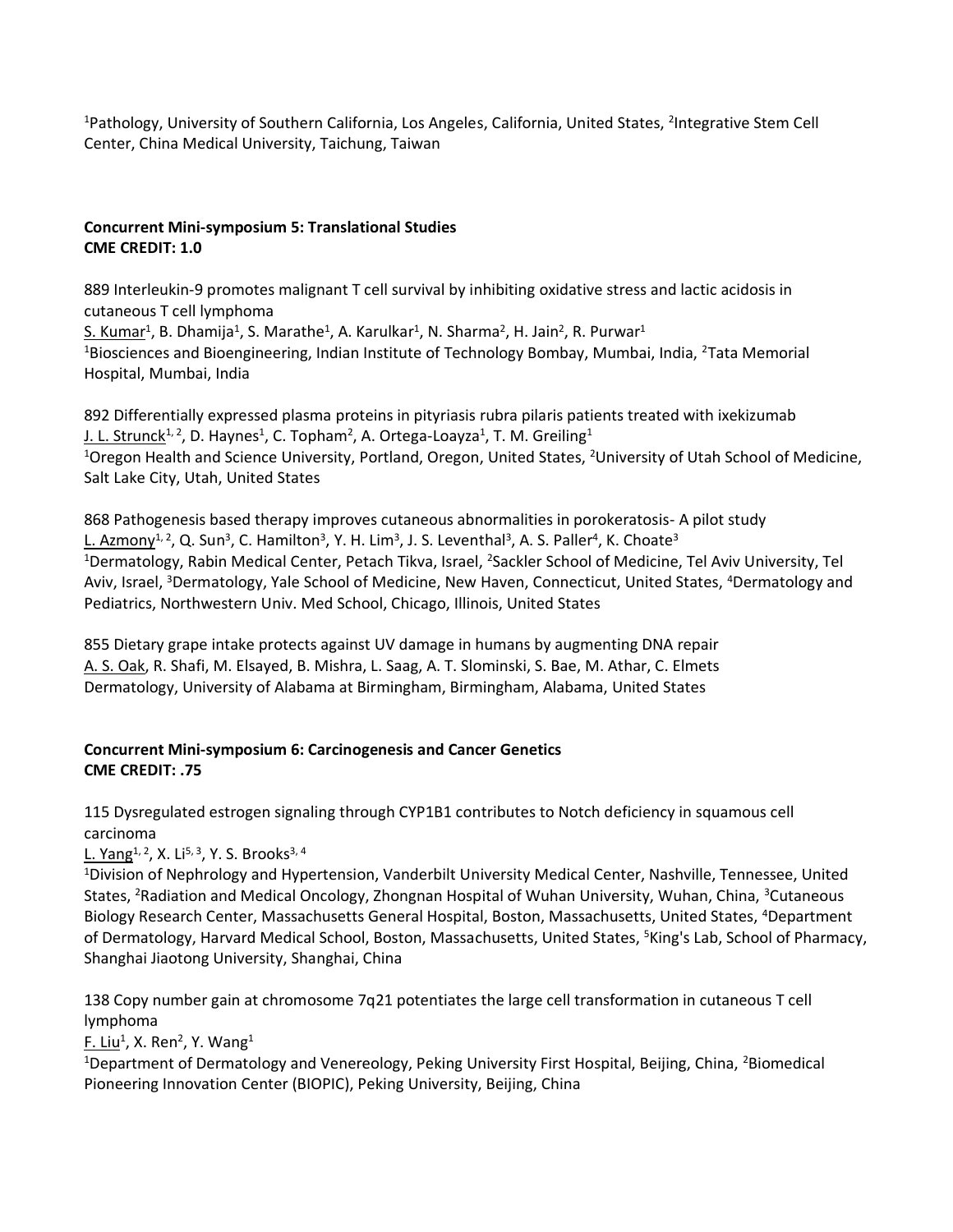142 Epidermal integrin α3β1 is essential to maintain tumor growth and promotes a tumor-supportive keratinocyte secretome

W. M. Longmate<sup>1</sup>, S. Varney<sup>1</sup>, D. Power<sup>1</sup>, R. Pandulal Miskin<sup>2</sup>, K. E. Anderson<sup>1</sup>, L. DeFreest<sup>1</sup>, L. Van De Water<sup>1, 2</sup>, C. DiPersio $1, 2$ 

<sup>1</sup>Surgery, Albany Medical College, Albany, New York, United States, <sup>2</sup>Regenerative & Cancer Cell Biology, Albany Medical College, Albany, New York, United States

135 Clonal dynamics and the earliest steps of carcinogenesis in chronically UV-exposed skin L. Tordesillas, S. Avdieiev, M. Abdalah, O. Chavez Chiang, Z. Chen, L. S. Simoes, Y. A. Chen, R. A. Gatenby, E. R. Flores, J. S. Brown, K. Y. Tsai H. Lee Moffitt Cancer Center, Tampa, Florida, United States

# **Concurrent Mini-symposium 7: Interdisciplinary Spotlight (on the Microbiome) CME CREDIT: 1.5**

860 Microbiome therapy of atopic dermatitis by application of rationally selected human commensal skin bacteria

T. Nakatsuji<sup>1</sup>, T. Hata<sup>1</sup>, L. Tong<sup>1</sup>, J. Cheng<sup>1</sup>, F. Shafiq<sup>1</sup>, A. Butcher<sup>1</sup>, A. Spergel<sup>4</sup>, K. Johnson<sup>3</sup>, B. Jepson<sup>3</sup>, A. Calatroni<sup>3</sup>, P. Taylor<sup>2</sup>, D. Leung<sup>2</sup>, R. L. Gallo<sup>1</sup>

<sup>1</sup>Dermatology, UCSD, La Jolla, California, United States, <sup>2</sup>National Jewish Health, Denver, Colorado, United States, <sup>3</sup>RhoFed Inc, Chapel Hill, North Carolina, United States, <sup>4</sup>NIAID, NIH, Bethesda, Maryland, United States

598 Identification of a human skin commensal bacterium that selectively kills cutibacterium acnes A. ONeill<sup>1</sup>, T. Nakatsuji<sup>1</sup>, M. Williams<sup>1</sup>, R. Mills<sup>2</sup>, A. Hayashi<sup>3</sup>, D. Gonzalez<sup>2</sup>, R. L. Gallo<sup>1</sup> <sup>1</sup>Dermatology, University of California San Diego, San Diego, California, United States, <sup>2</sup>Pharmacology, University of California San Diego, San Diego, California, United States, <sup>3</sup>Medicine, Tohoku University, Sendai, Japan

362 Psoriatic fungal and bacterial microbiomes identify patient endotypes l. Salem<sup>2</sup>, K. P. Schrom<sup>1</sup>, S. Chu<sup>2</sup>, M. Retuerto<sup>2</sup>, B. Richardson<sup>2</sup>, S. Margvicius<sup>2</sup>, M. Cameron<sup>2</sup>, M. Ghannoum<sup>2</sup>, T. McCormick<sup>2</sup>, K. Cooper<sup>2, 1</sup>

<sup>1</sup>University Hospitals Cleveland Medical Center, Cleveland, Ohio, United States, <sup>2</sup>Case Western Reserve University, Cleveland, Ohio, United States

241 C. Acnes IA1 Phylotype induces features of acneic skin when applied on 3D in vitro model C. Mainzer, S. Bordes, M. Laclaverie, R. Jugé, C. Grimaldi, E. Aymard, B. Closs R&D Department, SILAB, Brive la Gaillarde, France

343 Quorum Quenching: A promising and physiological microbial control strategy M. Gault<sup>1</sup>, L. Danoux<sup>1</sup>, S. Leoty-okombi<sup>1</sup>, V. Andre-frei<sup>1</sup>, P. Ludwig<sup>2</sup> <sup>1</sup>BASF BCS, Lyon, France, <sup>2</sup>BASF Corp, Tarrytown, New York, United States

322 The association of Malassezia, barrier disruption, immune dysregulation, and change of lipid metabolism with the pathogenesis of red face syndrome of atopic dermatitis S. Kim, H. Chu, S. Choi, J. Kim, S. Kim, K. Lee, C. Park Department of Dermatology, Severance Hospital, Cutaneous Biology Research Institute, Yonsei University College of Medicine, Seoul, Korea (the Republic of)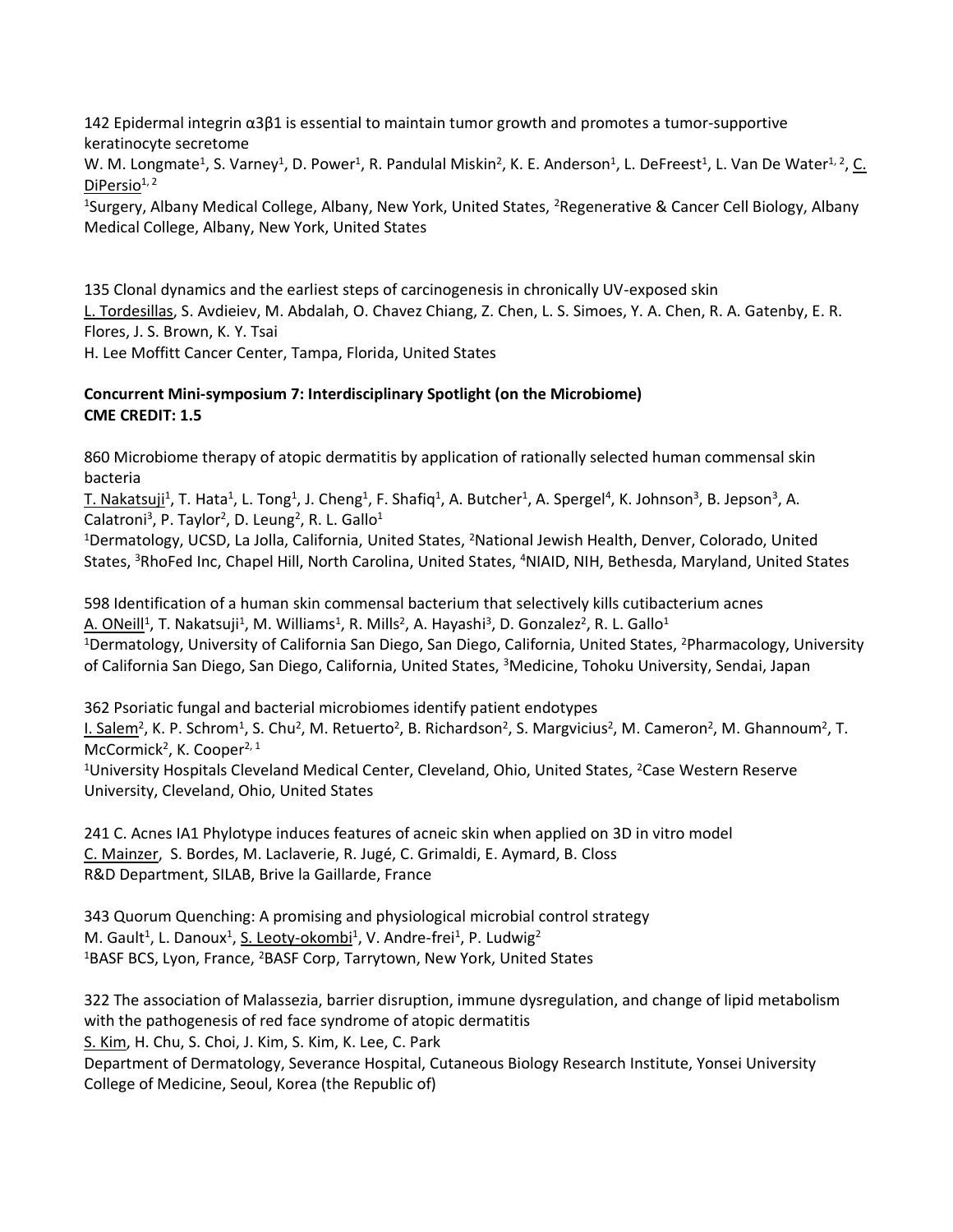# **Concurrent Mini-symposium 8: Patient Population Research CME CREDIT: 2.25**

427 Leukocytoclastic vasculitis with and without IgA deposition is associated with renal damage: A case-control study

E. M. Leland<sup>1</sup>, Y. Semenov<sup>2</sup>, B. Kaffenberger<sup>3</sup>, K. Williams<sup>1</sup>, J. Alhariri<sup>1</sup>, S. Kwatra<sup>1</sup> <sup>1</sup>Dermatology, Johns Hopkins University School of Medicine, Baltimore, Maryland, United States, <sup>2</sup>Dermatology, Washington University School of Medicine, St. Louis, Missouri, United States, <sup>3</sup>Dermatology, Ohio State University Wexner Medical Center, Columbus, Ohio, United States

413 Wildfire-associated air pollution impacts clinic visits for itch and atopic dermatitis R. Fadadu<sup>1, 2, 3</sup>, B. Grimes<sup>1</sup>, J. Balmes<sup>1, 2</sup>, M. Wei<sup>1, 3</sup>

<sup>1</sup>University of California, San Francisco, San Francisco, California, United States, <sup>2</sup>University of California, Berkeley, Berkeley, California, United States, <sup>3</sup>Veterans Affairs Medical Center, San Francisco, California, United States

390 Atopic dermatitis and risk of major neuropsychiatric disorders: A population-based cohort study J. Wan<sup>1</sup>, D. Shin<sup>1</sup>, M. Syed<sup>1</sup>, K. Abuabara<sup>2</sup>, J. Gelfand<sup>1</sup>

<sup>1</sup>University of Pennsylvania, Philadelphia, Pennsylvania, United States, <sup>2</sup>UCSF, San Francisco, California, United States

466 The relationship between atopic dermatitis and childhood symptoms of attention deficit/hyperactivity disorder: A longitudinal cohort study

Y. Lee<sup>3</sup>, N. Tomaszewski<sup>1</sup>, S. Langan<sup>2</sup>, K. Abuabara<sup>1</sup>

<sup>1</sup>Department of Dermatology, UCSF, San Francisco, California, United States, <sup>2</sup>Faculty of Epidemiology and Population Health, LSHTM, London, United Kingdom, <sup>3</sup>Tulane University School of Medicine, New Orleans, Louisiana, United States

430 Crohn's disease prevalence prior to and following hidradenitis suppurativa diagnosis M. Rosales Santillan<sup>1</sup>, K. Savage<sup>2</sup>, M. Porter<sup>1</sup>, R. Parker<sup>3</sup>, M. Simon<sup>3</sup>, A. B. Kimball<sup>1</sup> <sup>1</sup>Beth Israel Deaconess Medical Center, Boston, Massachusetts, United States, <sup>2</sup>Drexel University College of Medicine, Philadelphia, Pennsylvania, United States, <sup>3</sup>Arcadia.io, Burlington, Massachusetts, United States

429 Risk of keratinocyte carcinoma among patients with hidradenitis suppurativa

 $S.$  Ashrafzadeh $^1$ , Y. Kim $^1$ , G. Peters $^1$ , H. Lee $^2$ , M. Asgari $^1$ 

<sup>1</sup>Department of Dermatology, Massachusetts General Hospital, Boston, Massachusetts, United States, <sup>2</sup>Department of Statistics, Massachusetts General Hospital, Boston, Massachusetts, United States

423 Sebaceous carcinoma incidence among solid organ transplant recipients in the United States, 1987-2017 M. R. Sargen, M. Tucker, A. M. Goldstein, E. K. Cahoon, E. A. Engels Division of Cancer Epidemiology and Genetics, National Cancer Institute, Rockville, Maryland, United States

437 Risk of second primary malignancies in Kaposi Sarcoma: A U.S. population-based study B. Nardone<sup>1</sup>, M. Nasca<sup>2</sup>, W. Liszewski<sup>1</sup>, D. P. West<sup>1</sup>, G. Micali<sup>2</sup>

<sup>1</sup>Dermatology, Northwestern University, Chicago, Illinois, United States, <sup>2</sup>Dermatology, University of Catania, Catania, Italy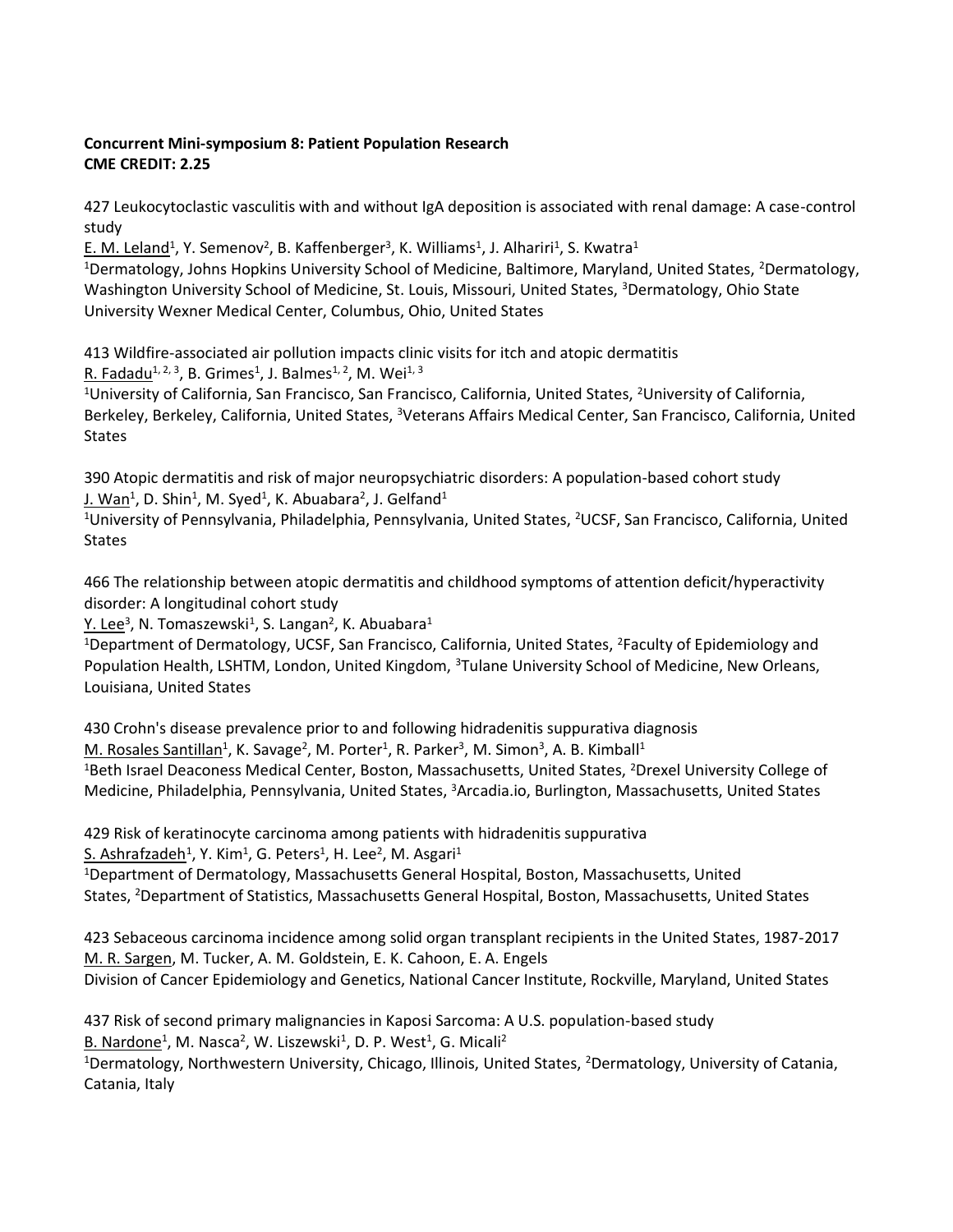424 Quality of life in patients with facial cutaneous lupus erythematosus J. S. Concha<sup>1, 2</sup>, D. Yan<sup>1, 2</sup>, A. Ravishankar<sup>1, 2</sup>, C. Bax<sup>1, 2</sup>, R. Borucki<sup>1, 2</sup>, V. Werth<sup>1, 2</sup> <sup>1</sup>Dermatology, University of Pennsylvania, Philadelphia, Pennsylvania, United States, <sup>2</sup>CMCVAMC, Philadelphia, Pennsylvania, United States

450 Risk of inflammatory bowel disease in patients with atopic dermatitis- A population based cohort study M. Syed, D. Shin, J. Wan, J. Gelfand

Dermatology, University of Pennsylvania, Philadelphia, Pennsylvania, United States

# **Concurrent Mini-symposium 9: Single-Cell Transcriptomics and Cell-Cell Interactions in the Skin CME CREDIT: 1.5**

163 Single cell analysis of human vitiligo lesions reveals a role for CCR5 in T regulatory cell function K. Gellatly<sup>1</sup>, J. Strassner<sup>2</sup>, K. Essien<sup>2</sup>, M. Ahmed<sup>2</sup>, R. Murphy<sup>1</sup>, A. Coffin-Schmitt<sup>1</sup>, X. Fan<sup>2</sup>, X. Ding<sup>2</sup>, M. Frisoli<sup>2</sup>, E. Kim<sup>2</sup>, Z. Abbas<sup>2</sup>, A. Derr<sup>1</sup>, P. McDonel<sup>1</sup>, M. Garber<sup>1</sup>, J. Harris<sup>2</sup>

<sup>1</sup>Bioinformatics and Integrative Biology, UMASS Medical School, Worcester, Massachusetts, United States, <sup>2</sup>Dermatology, UMASS Medical School, Worcester, Massachusetts, United States

186 Immune cell-derived growth factors drive fibrosis in scleroderma and graft-vs-host disease l. Odell<sup>1</sup>, R. Flavell<sup>2, 3</sup>

<sup>1</sup>Dermatology, Yale University, New Haven, Connecticut, United States, <sup>2</sup>Immunobiology, Yale University, New Haven, Connecticut, United States, <sup>3</sup>Howard Hughes Medical Institute, Chevy Chase, Maryland, United States

183 Inference and analysis of cell-to-cell communication from single-cell transcriptomics data on skin S. Jin<sup>1</sup>, C. Guerrero-Juarez<sup>2</sup>, L. Zhang<sup>1</sup>, M. V. Plikus<sup>2</sup>, Q. Nie<sup>2, 1</sup>

<sup>1</sup>Mathematics, University of California, Irvine, Irvine, California, United States, <sup>2</sup>Developmental and Cell Biology, University of California, Irvine, Irvine, California, United States

171 Single cell RNA sequencing to improve synthetic skin equivalents S. Atwood<sup>1</sup>, A. Stabell<sup>1</sup>, S. Wang<sup>1</sup>, N. Ling<sup>2</sup>, B. Sun<sup>2</sup>, G. Sen<sup>2</sup> <sup>1</sup>UC Irvine, Irvine, California, United States, <sup>2</sup>UC San Diego, La Jolla, California, United States

161 Single-cell RNA sequencing combined with interstitial fluid proteomics defines cell-type-specific immune gene regulation in atopic dermatitis

T. B. Rojahn<sup>1</sup>, V. Vorstandlechner<sup>1</sup>, T. Krausgruber<sup>2</sup>, W. Bauer<sup>1</sup>, N. Alkon<sup>1</sup>, C. Bangert<sup>1</sup>, N. Fortelny<sup>2</sup>, K. Rindler<sup>1</sup>, A. Elbe-Burger<sup>1</sup>, C. Bock<sup>2</sup>, M. Mildner<sup>1</sup>, P. M. Brunner<sup>1</sup>

<sup>1</sup>Medical University of Vienna, Vienna, Austria, <sup>2</sup>CeMM Research Center for Molecular Medicine, Vienna, Austria

188 scRNA-seq and RNA-seq for Stiff Skin Syndrome identify pericytes as a key pathogenic cell population and avenue for therapeutic targeting

J. E. Gudjonsson<sup>1</sup>, L. C. Tsoi<sup>2</sup>, A. C. Billi<sup>2</sup>, O. Plazyo<sup>1</sup>, R. Wasikowski<sup>2</sup>, Y. Jiang<sup>1</sup>, C. Zeng<sup>2</sup>, J. Kirma<sup>2</sup>, M. J. Wilson<sup>1</sup>, M. Patrick<sup>1</sup>, K. Raja<sup>2</sup>, R. Lafyatis<sup>3</sup>, J. Kahlenberg<sup>1</sup>, D. Khanna<sup>1</sup>

<sup>1</sup>University of Michigan, Ann Arbor, Michigan, United States, <sup>2</sup>Dermatology, University of Michigan, Ann Arbor, Michigan, United States, <sup>3</sup>University of Pittsburgh, Pittsburgh, Pennsylvania, United States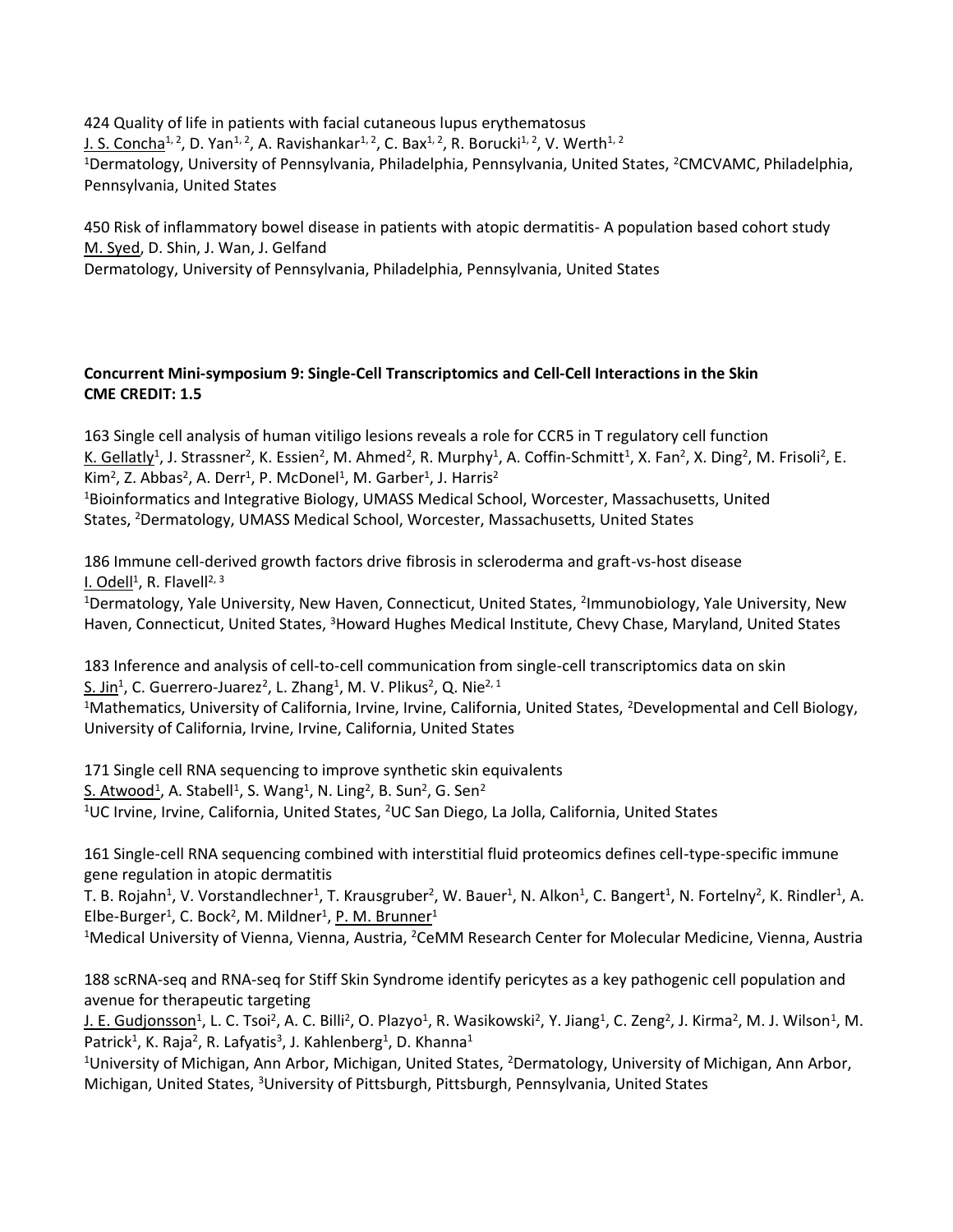## **Concurrent Mini-symposium 10: Skin of Color CME CREDIT: .75**

713 Do race and ethnicity impact healthcare utilization and costs? A population study among U.S. nonmelanoma skin cancer patients

T. Sierro<sup>1</sup>, L. Blumenthal<sup>1</sup>, J. Hekmatjah<sup>3</sup>, V. S. Chat<sup>2</sup>, C. Read<sup>1</sup>, A. Kassardjian<sup>1</sup>, A. W. Armstrong<sup>1</sup> <sup>1</sup>USC Keck School of Medicine, Los Angeles, California, United States, <sup>2</sup>Medical College of Georgia at Augusta University, Los Angeles, California, United States, <sup>3</sup>Western Michigan University, Homer Stryker M.D. School of Medicine, Sherman Oaks, California, United States

733 SFRP2-expressing, COL11A1-expressing fibroblasts are the major fibroblast population within keloids I. Dougherty, V. Cantu, D. Glass UT Southwestern Medical Center, Dallas, Texas, United States

736 Racial disparities in biologics utilization for psoriasis

W. Hodges<sup>1</sup>, T. Bhat<sup>1</sup>, C. Herbosa<sup>1</sup>, S. Kwatra<sup>2</sup>, A. Musiek<sup>1</sup>, C. M. Mann<sup>1</sup>, Y. Semenov<sup>3</sup> <sup>1</sup>Division of Dermatology, Washington University, St. Louis, Missouri, United States, <sup>2</sup>Department of Dermatology, Johns Hopkins University, Baltimore, Maryland, United States, <sup>3</sup>Department of Dermatology, Massachusetts General Hospital, Boston, Massachusetts, United States

## **Concurrent Mini-symposium 11: Tissue Regeneration and Wound Healing CME CREDIT: 1.25**

806 Bioprinted skin integrates and forms epidermal rete ridges in full-thickness wounds A. M. Jorgensen, A. Gorkun, M. Varkey, C. Clouse, S. Lee, J. J. Yoo, S. Soker, A. Atala Wake Forest Institute for Regenerative Medicine, Wake Forest School of Medicine, Winston-Salem, North Carolina, United States

817 Proliferative transit amplifying cells phagocytose dead neighbors to promote regeneration after chemo- and radio-therapeutic injury

<u>J. Hong<sup>1</sup>,</u> Y. Hsu<sup>2</sup>, W. Wee<sup>1</sup>, Y. Wu<sup>2</sup>, S. Lin<sup>1, 2</sup>

<sup>1</sup>Department of Dermatology, National Taiwan University and National Taiwan University Hospital, Taipei, Taiwan, <sup>2</sup>Department of Biomedical Engineering, National Taiwan University, Taipei, Taiwan

816 Dual LSD1/HDAC inhibition accelerates skin wound healing

 $M$ . Kida<sup>1</sup>, M. Wu<sup>1</sup>, P. Cole<sup>2</sup>, V. Falanga<sup>1</sup>, A. Sharov<sup>1</sup>, R. Alani<sup>1</sup>

<sup>1</sup>Dermatology, Boston University School of Medicine, Boston, Massachusetts, United States, <sup>2</sup>Division of Genetics, Departments of Medicine and Biological Chemistry and Molecular Pharmacology, Harvard Medical School, Brigham and Women's Hospital, Boston, Massachusetts, United States

815 Targeting GM3 synthesis improves wound healing in human diabetic skin equivalents T. R. Holmes, K. Lewandowski, K. R. Kwan, M. S. Bonkowski, A. S. Paller Dermatology, Northwestern University Feinberg School of Medicine, Chicago, Illinois, United States

814 Circadian factors BMAL1 and CLOCK control transcriptional innate antiviral immunity programs in response to skin wounding

S. Kirchner<sup>1, 4</sup>, V. Lei<sup>1</sup>, M. Coates<sup>1</sup>, C. Handfield<sup>1</sup>, D. Corcoran<sup>3</sup>, X. Ling<sup>1, 5</sup>, J. Shannon<sup>1, 2</sup>, P. Rosa Coutinho Goulart Borges Mariottoni<sup>1</sup>, D. Hughes<sup>6</sup>, D. Waters<sup>6</sup>, K. Dzirasa<sup>6, 7, 8</sup>, A. S. MacLeod<sup>1, 2, 4</sup>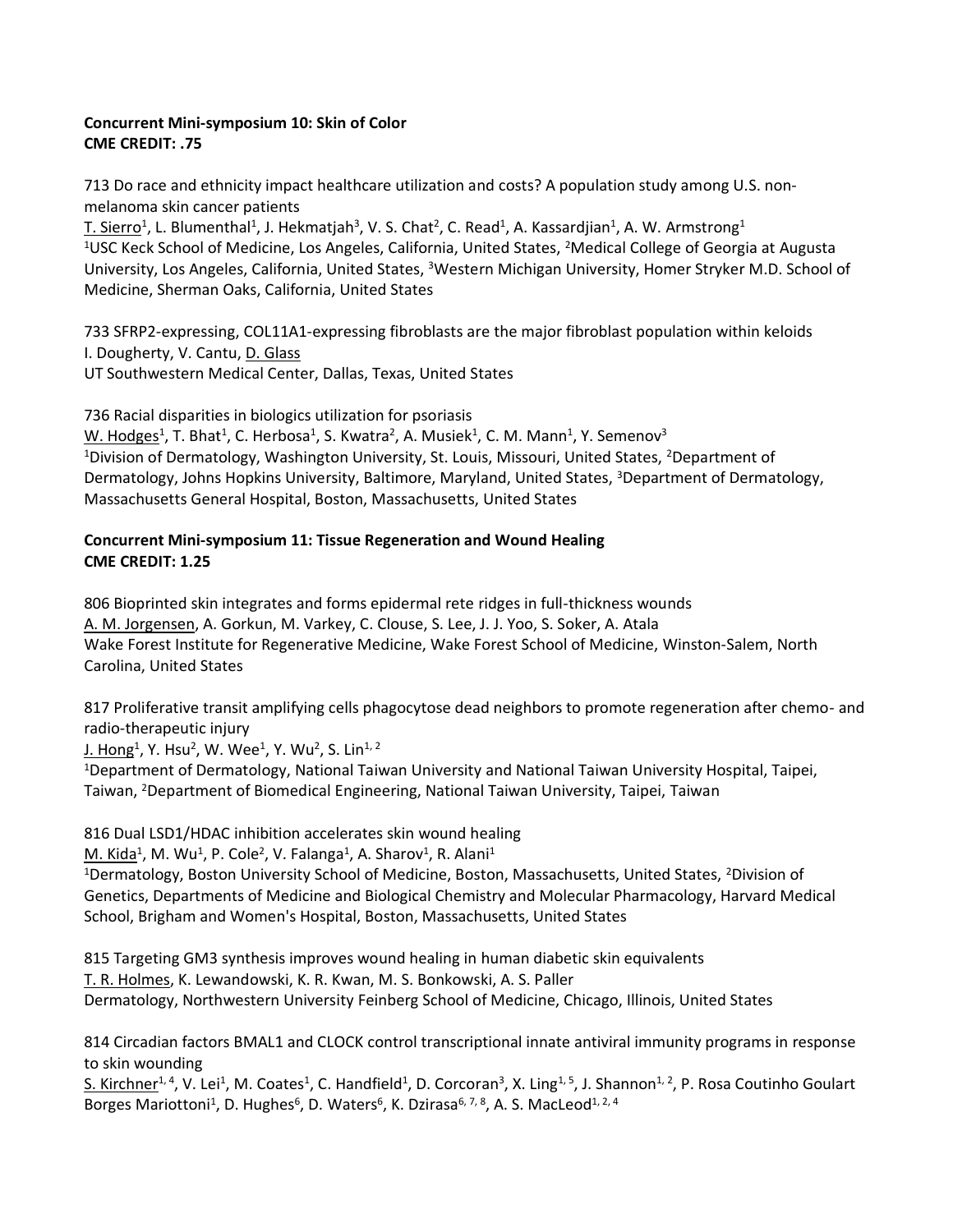<sup>1</sup>Dermatology, Duke University, Durham, North Carolina, United States, <sup>2</sup>Immunology, Duke University, Durham, North Carolina, United States, <sup>3</sup>Center for Genomic and Computational Biology, Duke University, Durham, North Carolina, United States, <sup>4</sup>Molecular Genetics and Microbiology, Duke University, Durham, North Carolina, United States, <sup>5</sup>Suzhou Ninth Peoples Hospital, Suzhou, China, <sup>6</sup>Neurobiology, Duke University, Durham, North Carolina, United States, <sup>7</sup>Psychiatry and Behavioral Sciences, Duke University, Durham, North Carolina, United States, <sup>8</sup>Neurosurgery, Duke University, Durham, North Carolina, United States

## **Concurrent Mini-symposium 12: Adaptive and Auto-Immunity CME CREDIT: 1.0**

066 In vivo tracking of antigen-specific skin-resident memory CD4+ T cells

Z. Sun<sup>2</sup>, K. Zhang<sup>2</sup>, H. Chu<sup>2</sup>, T. S. Kupper<sup>1</sup>, C. Park<sup>2</sup>

<sup>1</sup>Department of Dermatology & Harvard Skin Disease Research Center, Brigham and Women's Hospital, Harvard Medical School, Boston, Massachusetts, United States, <sup>2</sup>Department of Dermatology & Cutaneous Biology Research Institute, Yonsei University, Seoul, Korea (the Republic of)

099 Competition for active TGFB eliminates bystander CD8<sup>+</sup> T<sub>RM</sub> from the epidermal niche T. Hirai<sup>1</sup>, Y. Yang<sup>1</sup>, Y. Zenke<sup>1</sup>, H. Li<sup>1</sup>, P. Y. Zhou<sup>1</sup>, B. A. Nguyen<sup>1</sup>, D. Masopust<sup>2</sup>, D. Kaplan<sup>1</sup> <sup>1</sup>Dermatology, University of Pittsburgh, Pittsburgh, Pennsylvania, United States, <sup>2</sup>Departments of Microbiology and Immunology, University of Minnesota, Minneapolis, Minnesota, United States

089 Modulation of the IL-23/Th17 immune axis by enhancement of adenosine  $A_{2A}$  receptor ( $A_{2A}R$ ) signaling alleviates psoriasis (PsO)

A. Welihinda, P. Ravikumar, S. Yadav, G. Kang, E. Amento

Molecular Medicine Research Institute, Sunnyvale, California, United States

014 IL-27 induces IL-15 production to facilitate T cell survival in allergic contact dermatitis J. Suwanpradid<sup>1</sup>, M. Lee<sup>1</sup>, P. Hoang<sup>1</sup>, J. Kwock<sup>1</sup>, L. Floyd<sup>1</sup>, J. Smith<sup>1</sup>, Z. Yin<sup>2</sup>, A. Atwater<sup>1</sup>, S. Rajagopal<sup>1</sup>, R. Kedl<sup>3</sup>, D. Corcoran<sup>1</sup>, A. S. MacLeod<sup>1</sup>

<sup>1</sup>Duke University, Durham, North Carolina, United States, <sup>2</sup>Jinan University, Guangzhou, China, <sup>3</sup>University of Colorado, Aurora, Colorado, United States

## **Concurrent Mini-symposium 13: Epidermal Structure and Barrier Function CME CREDIT: 1.75**

226 Skin controls gut immune function through innate immune ECM cross talk T. Dokoshi<sup>1</sup>, F. Li<sup>1</sup>, M. Liggins<sup>1</sup>, M. R. Williams<sup>1</sup>, J. Seidman<sup>2</sup>, R. Knight<sup>1</sup>, B. C. Taylor<sup>1</sup>, J. T. Chang<sup>1</sup>, J. Olvera<sup>1</sup>, R. L.  $G$ allo<sup>1</sup>

<sup>1</sup>University of California San Diego, San Diego, California, United States, <sup>2</sup>University of California, San Diego, San Diego, California, United States

243 H3K9me3 methyltransferase Setdb1 and chromatin remodelling ATPase Lsh maintain constitutive heterocromatin and prevent activation of silent transposable elements in epidermal keratinocytes G. Chen<sup>1</sup>, A. Aziz<sup>1</sup>, T. Sharova<sup>1</sup>, E. Frenkel<sup>1</sup>, A. Fairchild<sup>1</sup>, L. Yang<sup>2</sup>, V. A. Botchkarev<sup>1</sup>, K. Muegge<sup>3</sup>, <u>A. Sharov</u><sup>1</sup>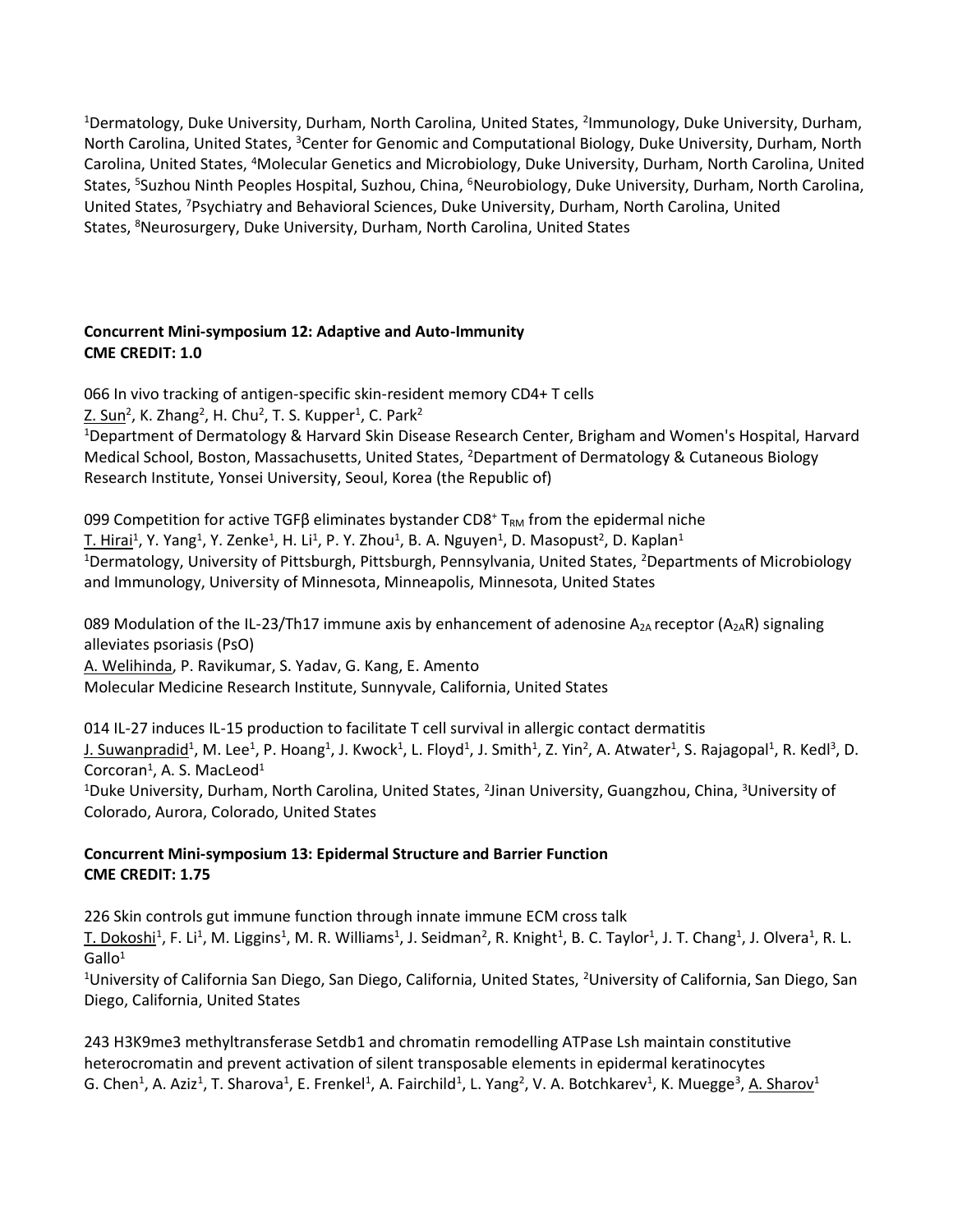<sup>1</sup>Dermatology, Boston University School of Medicine, Boston, Massachusetts, United States, <sup>2</sup>Department of Orthopedics and Sports Medicine, University of Washington, Seattle, Washington, United States, <sup>3</sup>Center for Cancer Research, National Cancer Institute, Frederick, Maryland, United States

206 Involucrin knockout mice exhibit decreased Vitamin D receptor expression and reduced Vitamin D agonistinduced skin inflammation

A. D. Schmidt, M. E. Mathyer, E. Brettmann, C. de Guzman Strong

Washington University School of Medicine, St. Louis, Missouri, United States

205 CD100 maintains the skin barrier function and is involved in atopic dermatitis Y. Zou<sup>1, 3</sup>, C. Zhang<sup>2</sup>, Z. Zhu<sup>2</sup>, X. Yao<sup>4</sup>, W. Li<sup>3</sup>

<sup>1</sup>Dermatology, The First Affiliated Hospital of Fujian Medical University, Fuzhou, Fujian, China, <sup>2</sup>Dermatology, Xijing Hospital, Fourth Military Medical University, Xi'an, China, China, <sup>3</sup>Dermatology, Huashan Hospital, Fudan University, Shanghai, China, <sup>4</sup>Institute of Dermatology, Chinese Academy of Medical Sciences and Peking Union Medical College, Nanjing, China

223 Skin barrier, inflammation, and metabolism– connections through Ovol1/Ovol2 M. Dragan, P. Sun, D. Haensel, R. Vu, A. Verlande, A. Pham, Q. Nguyen, G. Gutierrez, S. Masri, X. Dai Biological Chemistry, UC Irvine, Irvine, California, United States

251 Skin epidermal keratinocyte differentiation-associated processes regulate homeostatic antiviral protein expression

M. Lee<sup>1, 2</sup>, J. Shannon<sup>1, 3</sup>, V. Jain<sup>4</sup>, S. Joost<sup>5</sup>, M. Kasper<sup>5</sup>, D. L. Corcoran<sup>6</sup>, S. G. Gregory<sup>4</sup>, A. S. MacLeod<sup>1, 2, 3</sup> <sup>1</sup>Dermatology, Duke University, Durham, North Carolina, United States, <sup>2</sup>Molecular Genetics and Microbiology, Duke University, Durham, North Carolina, United States, <sup>3</sup>Immunology, Duke University, Durham, North Carolina, United States, <sup>4</sup>Molecular Physiology Institute, Duke University, Durham, North Carolina, United States, <sup>5</sup>Biosciences and Nutrition and Center for Innovative Medicine, Karolinska Institute, Huddinge, Sweden, <sup>6</sup>Center for Genomics and Computational Biology, Duke University, Durham, North Carolina, United States

229 IRAK2 promotes abnormal epidermal differentiation during inflammatory states to facilitate and amplify immune responses in skin

S. Shao<sup>1, 2</sup>, J. E. Gudjonsson<sup>2</sup>, L. C. Tsoi<sup>2</sup>, B. E. Perez White<sup>3</sup>, B. Andersen<sup>4</sup>, R. L. Modlin<sup>5</sup>, S. Weidinger<sup>6</sup>, J. Kahlenberg<sup>7</sup>

<sup>1</sup>Dermatology, Xijing Hospital, Fourth Military Medical University, Xi'an, China, <sup>2</sup>Dermatology, University of Michigan, Ann Arbor, Michigan, United States, <sup>3</sup>Northwestern University, Chicago, Illinois, United States, <sup>4</sup>Department of Biological Chemistry, University of California, Irvine, California, United States, <sup>5</sup>Division of Dermatology, Department of Medicine, David Geffen School of Medicine, University of California, Los Angeles, California, United States, <sup>6</sup>Department of Dermatology and Allergy, University Hospital Schleswig-Holstein, Campus Kiel, Kiel, Germany, <sup>7</sup>Division of Rheumatology, Department of Internal Medicine, University of Michigan, Ann Arbor, Michigan, United States

# **Concurrent Mini-symposium 14: Patient-Targeted Research CME CREDIT: 2.25**

509 PIQ-C, a new PROMIS<sup>®</sup> tool, measures intensity and impact of itch on children with atopic dermatitis A. S. Paller<sup>1</sup>, J. Shei<sup>2</sup>, S. Rangel<sup>1</sup>, D. Ramachandran<sup>1</sup>, N. Puar<sup>1</sup>, V. Patel<sup>1</sup>, K. Jackson<sup>2</sup>, J. Silverberg<sup>1</sup>, D. Cella<sup>2</sup>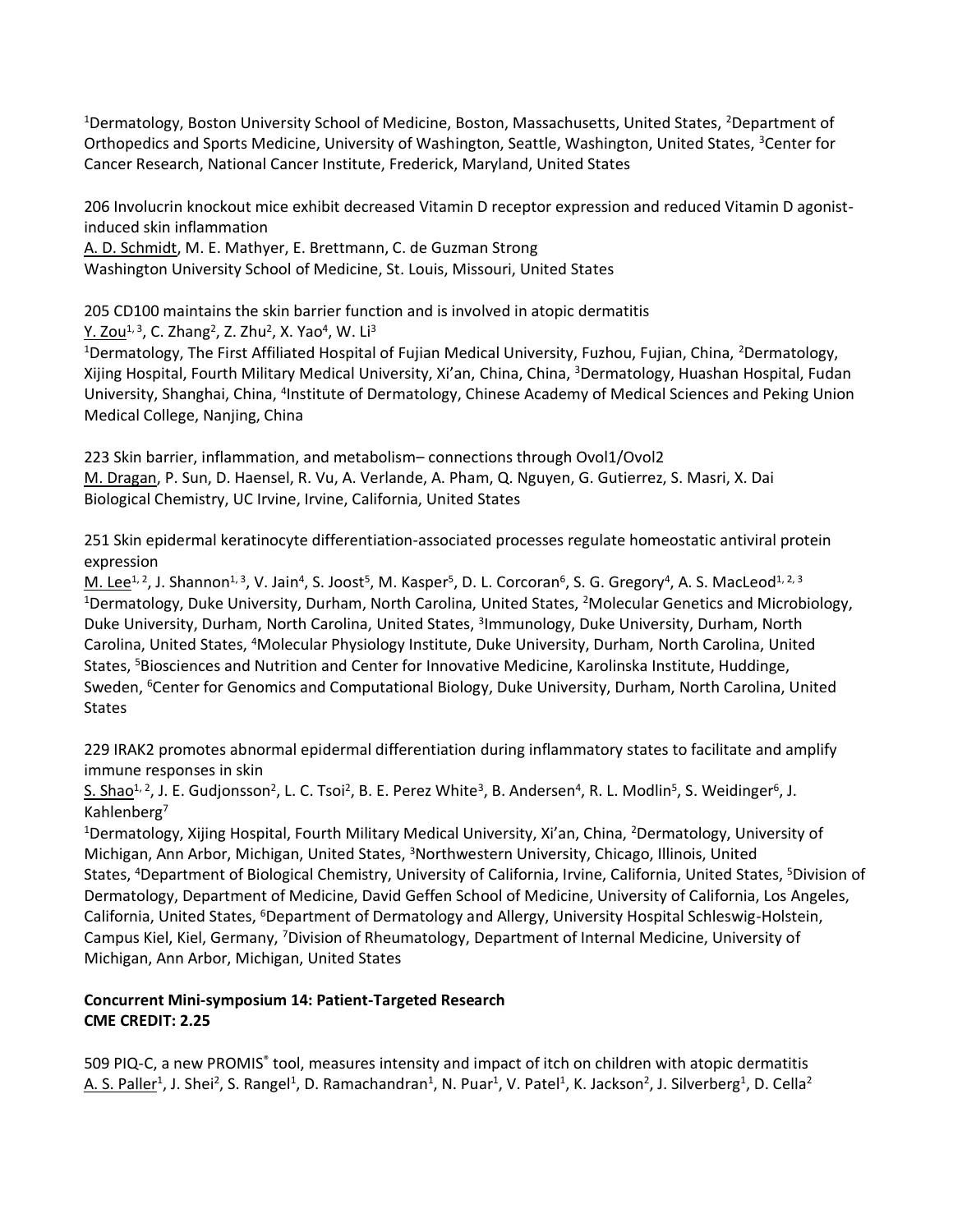<sup>1</sup>Dermatology, Northwestern Univ., Chicago, Illinois, United States, <sup>2</sup>Medical Social Sciences, Northwestern Univ., Chicago, Illinois, United States

517 Leveraging CRISPR-Cas12a for the detection of human T-cell leukemia virus type 1 C. Baker<sup>1</sup>, Y. Chen<sup>1</sup>, M. S. Hayden<sup>1, 2</sup> <sup>1</sup>Geisel School of Medicine at Dartmouth, West Lebanon, New Hampshire, United States, <sup>2</sup>Dermatology, Dartmouth-Hitchcock Medical Center, Lebanon, New Hampshire, United States

537 Efgartigimod in pemphigus: Interim phase 2 results

M. Goebeler<sup>1</sup>, Z. Bata-Csörgő<sup>2</sup>, S. Baum<sup>3</sup>, C. De Simone<sup>4</sup>, B. Didona<sup>5</sup>, R. Gyulai<sup>6</sup>, E. Remenyik<sup>7</sup>, N. Reznichenko<sup>8</sup>, E. Schmidt<sup>9</sup>, R. Stepanenko<sup>10</sup>, T. Zeeli<sup>11</sup>, M. Ziv<sup>12</sup>, P. Dupuy<sup>13</sup>, P. Verheesen<sup>13</sup>, P. Ulrichts<sup>13</sup>, H. de Haard<sup>13</sup>, W. Parys<sup>13</sup> <sup>1</sup>University Clinic of Würzburg, Würzburg, Germany, <sup>2</sup>University of Szeged, Szeged, Hungary, <sup>3</sup>Chaim Sheba Medical Center, Ramat Gan, Israel, <sup>4</sup>Catholic University Policlinic A. Gemelli, Rome, Italy, <sup>5</sup>Dermatopathic Institute of the Immaculate, Rome, Italy, <sup>6</sup>University of Pécs, Pécs, Hungary, <sup>7</sup>University of Debrecen, Debrecen, Hungary, <sup>8</sup>Zaporizhzhya State Medical University, Zaporizhzhya, Ukraine, <sup>9</sup>University of Lübeck, Lübeck, Germany, <sup>10</sup>Bogomolets National Medical University, Kiev, Ukraine, <sup>11</sup>Tel Aviv Sourasky Medical Center, Tel Aviv, Israel, <sup>12</sup>Ha'Emek Medical Center, Afula, Israel, <sup>13</sup>argenx BVBA, Ghent, Belgium

489 Words matter: A randomized controlled study evaluating the impact of decision framing on treatment preferences in adults with psoriasis and psoriatic arthritis

A. Kassardjian<sup>1</sup>, V. S. Chat<sup>2</sup>, L. Archuleta<sup>1</sup>, J. Hekmatjah<sup>3</sup>, T. Sierro<sup>1</sup>, C. Read<sup>1</sup>, A. Y. Chen<sup>1</sup>, I. Singh<sup>1</sup>, A. W. Armstrong<sup>1</sup>

<sup>1</sup>Keck School of Medicine, Los Angeles, California, United States, <sup>2</sup>Medical College of Georgia at Augusta University, Augusta, Georgia, United States, <sup>3</sup>Western Michigan University, Homer Stryker M.D. School of Medicine, Kalamazoo, Michigan, United States

488 Intravenous ertapenem therapy for advanced hidradenitis suppurativa K. Babbush, M. Ghias, A. Nosrati, K. Pacific, H. Hosgood, S. Cohen Albert Einstein College of Medicine, Bronx, New York, United States

555 Practice changing landmark study- multi-institutional analysis of image guided superficial radiotherapy (IGSRT) for the treatment of non-melanoma skin cancer (NMSC) <u>L. Yu</u><sup>1</sup>, D. Ladd<sup>2</sup>

<sup>1</sup>Radiation Oncology, Laserderm, Smithtown, New York, United States, <sup>2</sup>Tru-Skin Dermatology, Austin, Texas, United States

542 The importance of IL-36 in palmoplantar pustulosis (PPP): An immunohistochemical analysis R. E. Schopf, N. Assy Dermatol, Johannes Gutenberg Univ., Mainz, Germany

529 Profiling of phenotypes and plasma proteins identifies biomarkers for psoriasis severity and psoriatic arthritis

J. Walsh, M. Milliken, C. Carroll, S. Belman, K. Callis Duffin, G. Krueger, B. Feng University of Utah, Salt Lake City, Utah, United States

497 Efficacy of immunotherapy in Merkel cell carcinoma patients with chronic immunosuppression L. Zawacki, K. Lachance, T. Akaike, P. Nghiem

Dermatology, University of Washington, Seattle, Washington, United States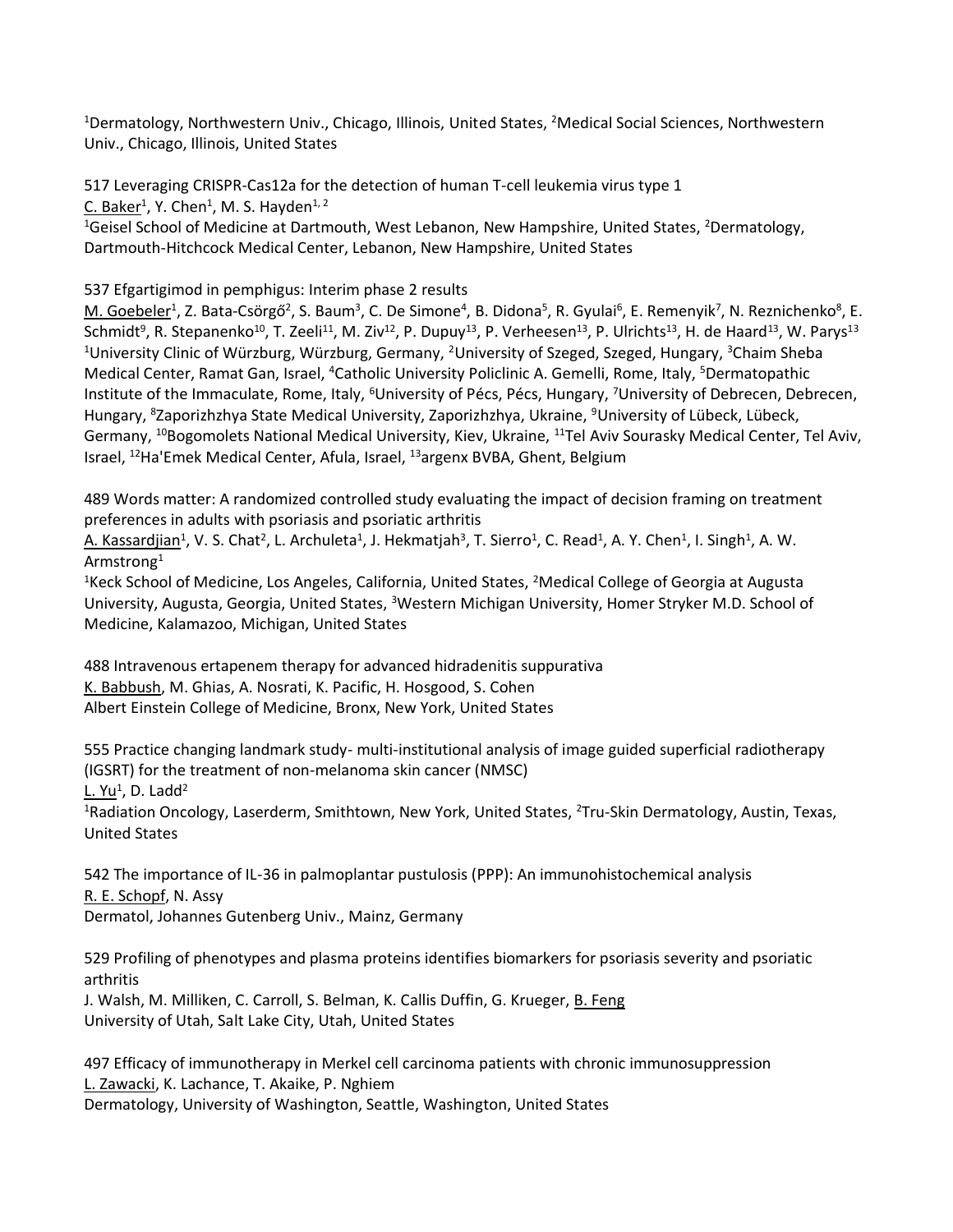# **Concurrent Mini-symposium 15: Photobiology CME CREDIT: 1.75**

627 UVB-generated microvesicle particles mediate systemic immunosuppression <u>L. Liu</u><sup>1</sup>, C. M. Rapp<sup>1</sup>, S. Zheng<sup>3</sup>, J. B. Travers<sup>1, 2</sup>

<sup>1</sup>Pharmacology & Toxicology, Wright State University, Dayton, Ohio, United States, <sup>2</sup>Dayton Veterans Administration Medical Center, Dayton, Ohio, United States, <sup>3</sup>The Ohio State University, Columbus, Ohio, United **States** 

640 CrispR/Cas9 deletion of TLR4 impacts the UV-induced stress response in human keratinocytes V. Kirschnerova<sup>1</sup>, M. Khawam<sup>1</sup>, B. Seligmann<sup>2</sup>, C. Curiel<sup>1, 3</sup>, G. T. Wondrak<sup>1, 4</sup>, <u>S. E. Dickinson</u><sup>1, 5</sup> <sup>1</sup>University of Arizona Cancer Center, Tucson, Arizona, United States, <sup>2</sup>BioSpyder Technologies, Carlsbad, California, United States, <sup>3</sup>College of Medicine, University of Arizona, Tucson, Arizona, United States, <sup>4</sup>Pharmacology and Toxicology, University of Arizona, Tucson, Arizona, United States, <sup>5</sup>Pharmacology, University of Arizona, Tucson, Arizona, United States

643 XPC dissociation from damaged DNA and efficient global nucleotide excision repair depend on vitamin D receptor

C. Wong<sup>1</sup>, D. H. Oh<sup>1, 2</sup>

<sup>1</sup>Dermatology Research Unit, San Francisco VA Health Care System, San Francisco, California, United States, <sup>2</sup>Department of Dermatology, University of California, San Francisco, San Francisco, California, United **States** 

628 Evidence that wounding of geriatric skin which upregulates IGF-1 levels protects against both abnormal carcinogenic UVB responses as well as from the development of non-melanoma skin cancer J. B. Travers<sup>1</sup>, M. G. Kemp<sup>1</sup>, D. Spandau<sup>2</sup>

<sup>1</sup>Pharmacology, Wright State University, Dayton, Ohio, United States, <sup>2</sup>Indiana University, Indianapolis, Indiana, United States

626 Solar simulated light induces cutaneous SCC in inbred mouse strains: Development of a clinically relevant mouse model

A. C. Adams<sup>4</sup>, A. M. Macy<sup>4</sup>, H. Cui<sup>3</sup>, J. Merida<sup>2</sup>, S. E. Dickinson<sup>3, 4</sup>, D. J. Glembocki<sup>2</sup>, D. J. Roe<sup>1, 3</sup>, K. T. Hastings<sup>4, 3</sup> <sup>1</sup>Mel and Enid Zuckerman College of Public Health, University of Arizona, Tucson, Arizona, United States, <sup>2</sup>US Dermatology Partners Pathology Lab, Scottsdale, Arizona, United States, <sup>3</sup>University of Arizona Cancer Center, Tucson, Arizona, United States, <sup>4</sup>University of Arizona College of Medicine, Phoenix and Tucson, Arizona, United States

637 Age and insulin-like growth factor-1 (IGF-1) status impact translesion synthesis (TLS) pathway activation in human keratinocytes and skin epidermis

M. G. Kemp, R. J. Hutcherson, A. Alkawar, A. J. Castellanos, R. D. Gabbard Pharmacology and Toxicology, Wright State University, Dayton, Ohio, United States

645 5-(3', 4'-Dihydroxyphenyl-valerolactone) regulates DNA methylation in UVB-irradiated keratinocytes  $\underline{\mathsf{A}}$ . Kim $^1$ , B. Mock $^1$ , H. Lee $^2$ , Y. Kang $^1$ , D. Kim $^{1,\,2}$ , J. Shin $^{1,\,2}$ 

<sup>1</sup>Skin Biology Research Center, Department of Biochemistry, CHA University School of Medicine, Seongnam-si, Gyunggi, Korea (the Republic of), <sup>2</sup>Dermatology, Bundang Medical Center, Seongnam-si, Gyunggi, Korea (the Republic of)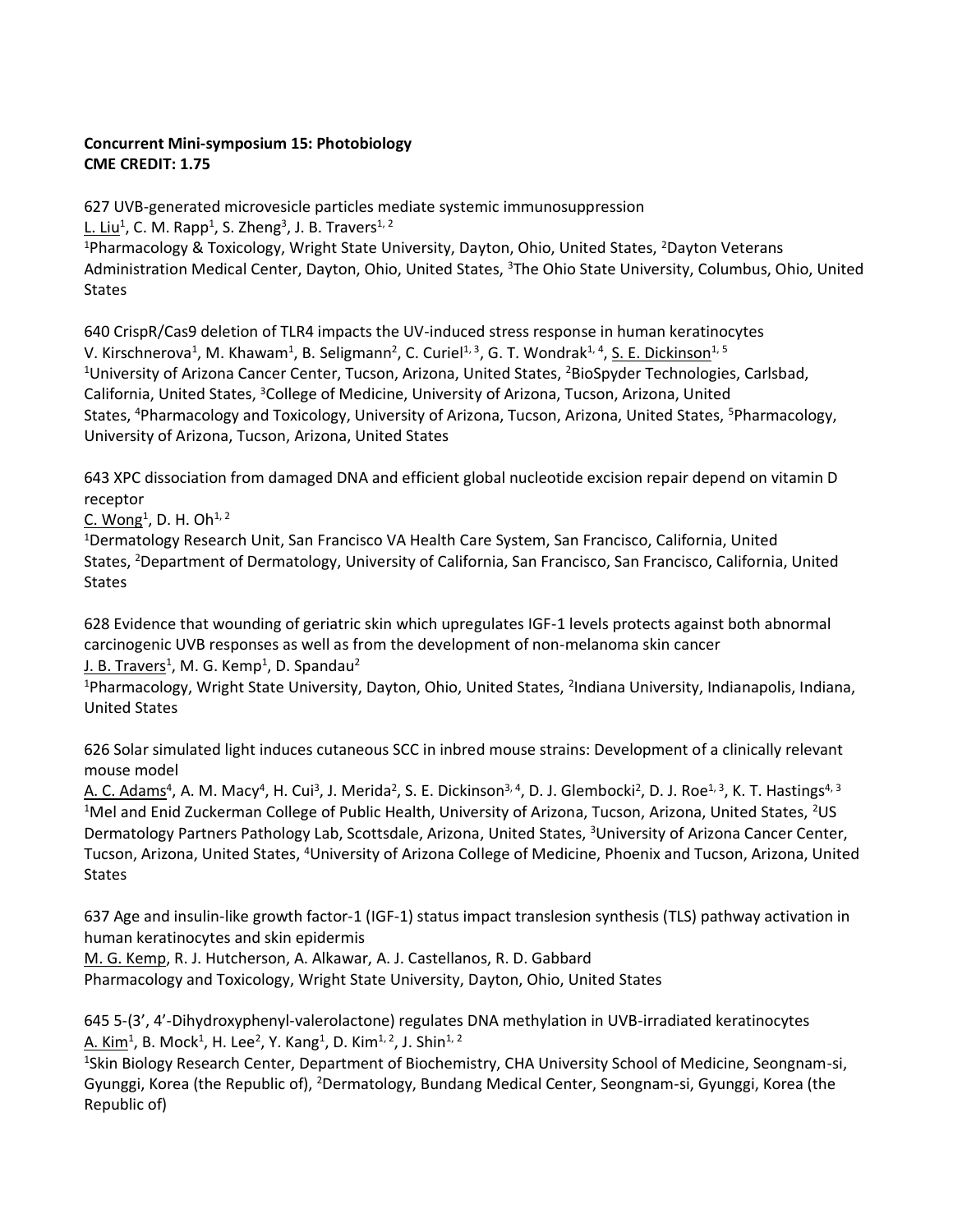# **Concurrent Mini-symposium 16: Pigmentation and Melanoma CME CREDIT: 1.0**

697 A nuclear cAMP microdomain suppresses tumor growth by Hippo pathway inactivation M. M. Drozdz<sup>2</sup>, A. Doane<sup>2</sup>, G. Desman<sup>1</sup>, J. Wang<sup>2</sup>, M. Reilly<sup>2</sup>, K. Aguirre<sup>2</sup>, E. Kane<sup>2</sup>, J. Wolchok<sup>3</sup>, T. Merghoub<sup>3</sup>, O. Elemento<sup>2</sup>, E. Piskounova<sup>2</sup>, J. Zippin<sup>2</sup>

<sup>1</sup>Icahn School of Medicine at Mount Sinai, New York, New York, United States, <sup>2</sup>Weill Cornell Medical College, New York, New York, United States, <sup>3</sup>Memorial Sloan Kettering Cancer Center, New York, New York, United States

664 Oncogenic melanocyte stem cells, driven by regenerative niche signals, give rise to heterogeneous melanoma resembling human melanoma

 $Q.$  Sun<sup>1</sup>, I. Katehis<sup>1</sup>, W. Lee<sup>1</sup>, Y. Mohri<sup>2</sup>, M. Takeo<sup>1</sup>, C. Lim<sup>1</sup>, X. Xu<sup>3</sup>, P. S. Myung<sup>4</sup>, R. Atit<sup>5</sup>, M. Taketo<sup>6</sup>, R. Moubarak<sup>7</sup>, M. Schober<sup>1</sup>, I. Osman<sup>1</sup>, D. Gay<sup>8</sup>, D. Saur<sup>9</sup>, E. K. Nishimura<sup>2</sup>, M. Ito<sup>1</sup>

<sup>1</sup>Dermatology and Cell Biology, New York University School of Medicine, New York, New York, United States, <sup>2</sup>Tokyo Medical and Dental University, Tokyo, Japan, <sup>3</sup>University of Pennsylvania, Philadelphia, Pennsylvania, United States, <sup>4</sup>Yale University, New Haven, Connecticut, United States, <sup>5</sup>Case Western Reserve University, Cleveland, Ohio, United States, <sup>6</sup>Kyoto University, Kyoto, Japan, <sup>7</sup>Pathology, New York University School of Medicine, New York, New York, United States, <sup>8</sup>CEA/DRF/IBFJ/iRCM/LRTS, Fontenay-aux-Roses cedex, France, <sup>9</sup>Technische Universität München, München, Germany

675 The phosphorylation of CD147 by Fyn plays a critical role in melanoma cell growth and metastasis X. Zhang, Y. Guo, X. Chen, C. Peng Dermatology, Xiangya Hospital, Central South University, Changsha, Hunan, China

689 Anti-tumor effects and mechanism of 4'-bromo-resveratrol in a BRAF<sup>V600E</sup>/ PTEN<sup>NULL</sup> melanoma mouse model G. Chhabra, C. K. Singh, M. A. Ndiaye, N. Ahmad

Dermatology, University of Wisconsin-Madison, Madison, Wisconsin, United States

**CME CREDIT: .5**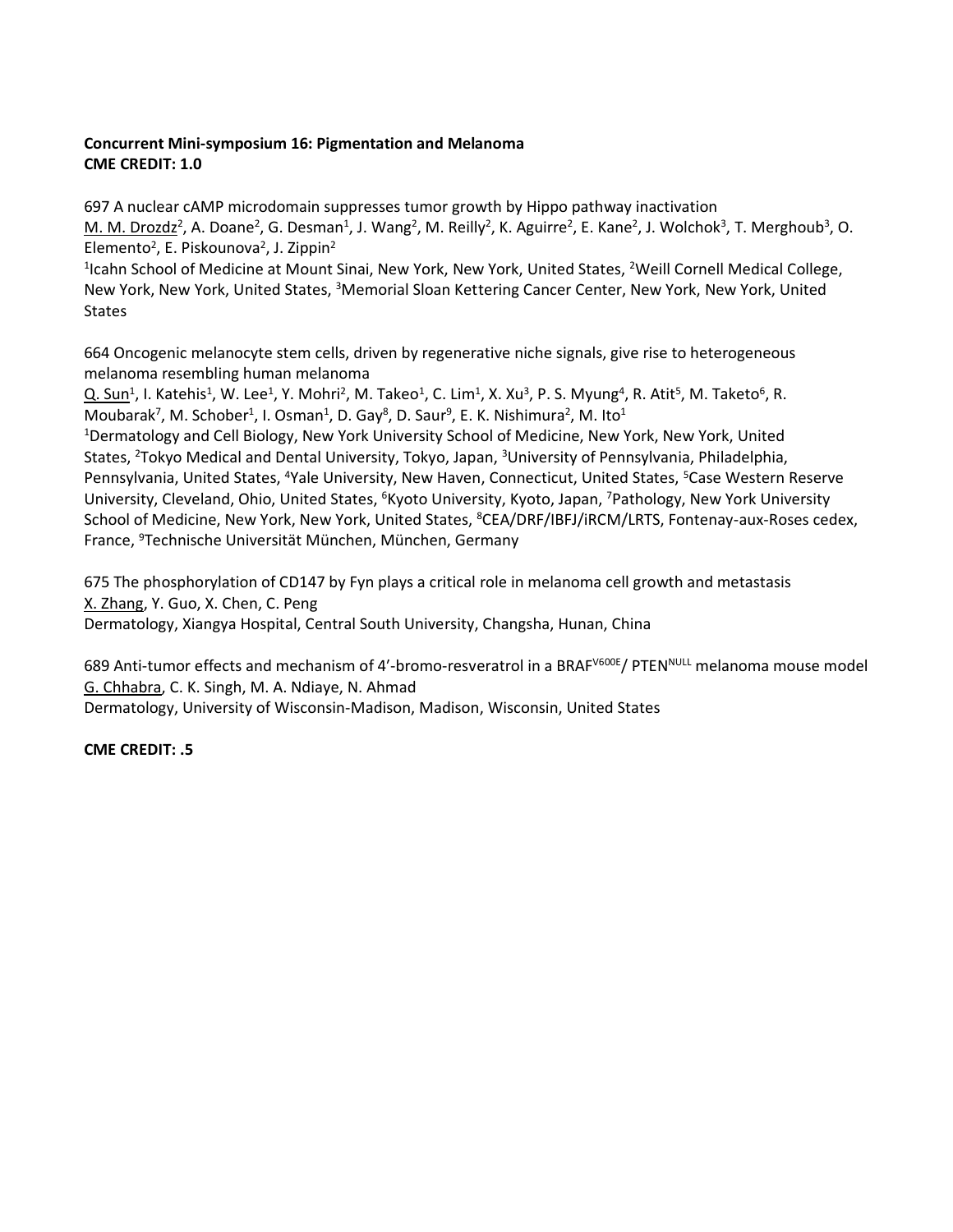#### **Eugene M. Farber Lecture**



### *Title: Genetic Discoveries in Psoriasis: Towards a Brighter Future*

Dr. Liao is Professor of Dermatology and Director of the Psoriasis and Skin Treatment Center at the University of California San Francisco (UCSF). As a physician-scientist, Dr. Liao currently serves as Chair of the Scientific Advisory Committee for the National Psoriasis Foundation and also serves as a member of the National Psoriasis Foundation Medical Board. He received his undergraduate degree in biochemistry from Harvard University, M.D. from Harvard Medical School, completed a genomics research fellowship at the National Institutes of Health and his dermatology residency at UCSF. Dr. Liao's clinical expertise includes the use of biologics, phototherapy, and the Goeckerman regimen. He directs multiple clinical trials studying the effects of biologic agents on psoriasis and atopic dermatitis. The Liao laboratory studies the genetic, environmental, and lifestyle triggers of psoriasis and other inflammatory skin

diseases. His research program includes high resolution genetic mapping and functional genomics, elucidation of disease pathways through single-cell transcriptional and immunoprofiling technologies, and determination of the role of the microbiome in inflammation.

### **CME CREDIT: .5**

### **Julius Stone Lecture**



## *Title: Pathogen-Host Interactions in the Skin*

**Gabriel Nuñez, M.D.**, is the Paul de Kruif Endowed Professor in Academic Pathology at the University of Michigan. He received his M.D. degree from the University of Seville, Spain and postdoctoral training in Immunology at the University of Texas Southwestern Medical Center, Dallas. Dr. Nuñez completed his residency training in Anatomical Pathology at Washington University in St Louis. In 1987, he joined the laboratory of Stanley Korsmeyer at Washington University in Saint Louis, where he studied the function of the anti-apoptotic protein BCL-2. In 1991, he joined the Department of Pathology at the University of Michigan in Ann Arbor as an Assistant Professor, and was promoted to full Professor in 2001.

Dr. Nuñez is recognized worldwide as one of the foremost

experts in gastrointestinal and systemic inflammation, host-microbial interactions, and mucosal immunology. His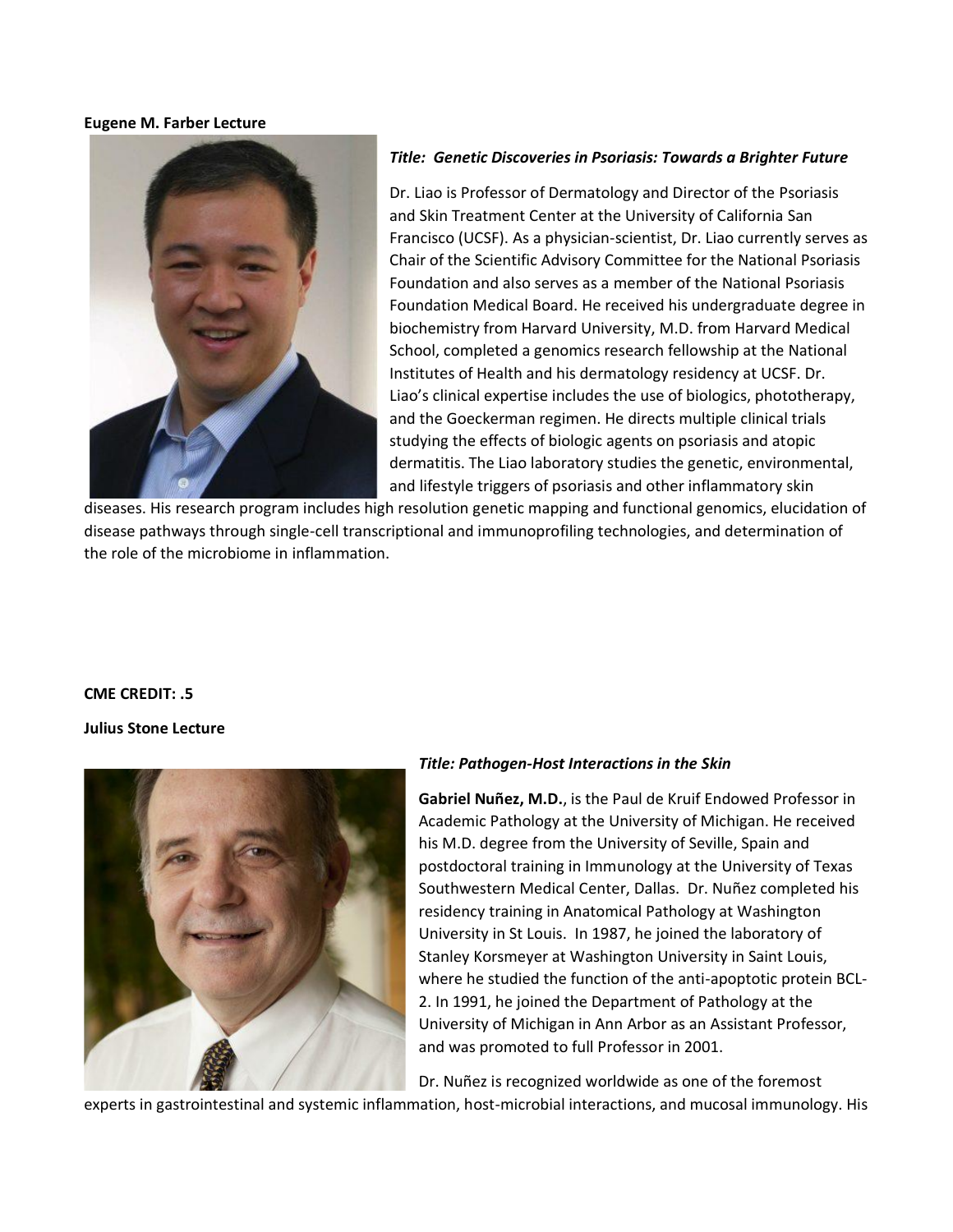laboratory identified NOD1 and NOD2, the first members of the Nod-like receptor (NLR) family, a class of pattern-recognition receptors that mediate cytosolic sensing of microbial organisms. Nuñez and colleagues showed that genetic variation in a NLR family member, NOD2, is strongly associated with susceptibility to Crohn's disease. Dr. Nuñez is the author of more than 350 scientific publications which have resulted in more than 100,000 citations. A prolific speaker, Dr. Nuñez has given more than 450 scientific lectures worldwide. He has mentored more than 100 scientists including 64 postdoctoral fellows. The great majority of his trainees are independent investigators and members of the Faculty of academic institutions in the United States, Europe and Asia.

Dr. Nuñez has received numerous awards during his career including the Dean's Achievement Award in Basic Science and Distinguished Faculty Lectureship Award from the University of Michigan Medical School, Merit Award from the National Institutes of Health, and the Rous-Whipple Award from the American Society of Investigative Pathology. He is an elected member of the National Academy of Medicine. His research program is supported by several RO1 grants from the National Institutes of Health.

### **CME CREDIT: .5**

### **Naomi M. Kanof Lecture**



### *Title: Mechanism-Based Breakthroughs in Autoimmune Skin Disease*

Dr. Victoria Werth is a Professor of Dermatology and Medicine at the Perelman School of Medicine at the University of Pennsylvania and Chief of the Division of Dermatology at the Philadelphia Veterans Administration Hospital. Dr. Werth earned her medical degree from Johns Hopkins University School of Medicine in Baltimore, Maryland. She completed a residency in internal medicine at Northwestern Memorial Hospital in Chicago, Illinois, and dermatology residency and immunodermatology fellowship at New York University School of Medicine in New York, funded by the NIH and Dermatology Foundation. She joined the faculty at Penn in 1989 and has developed an internationally recognized program in autoimmune skin diseases.

She is a co-founder of the Rheumatologic Dermatology Society and previous president of the group. She is cofounder of the Medical Dermatology Society, and a recipient of their lifetime achievement award. She initiated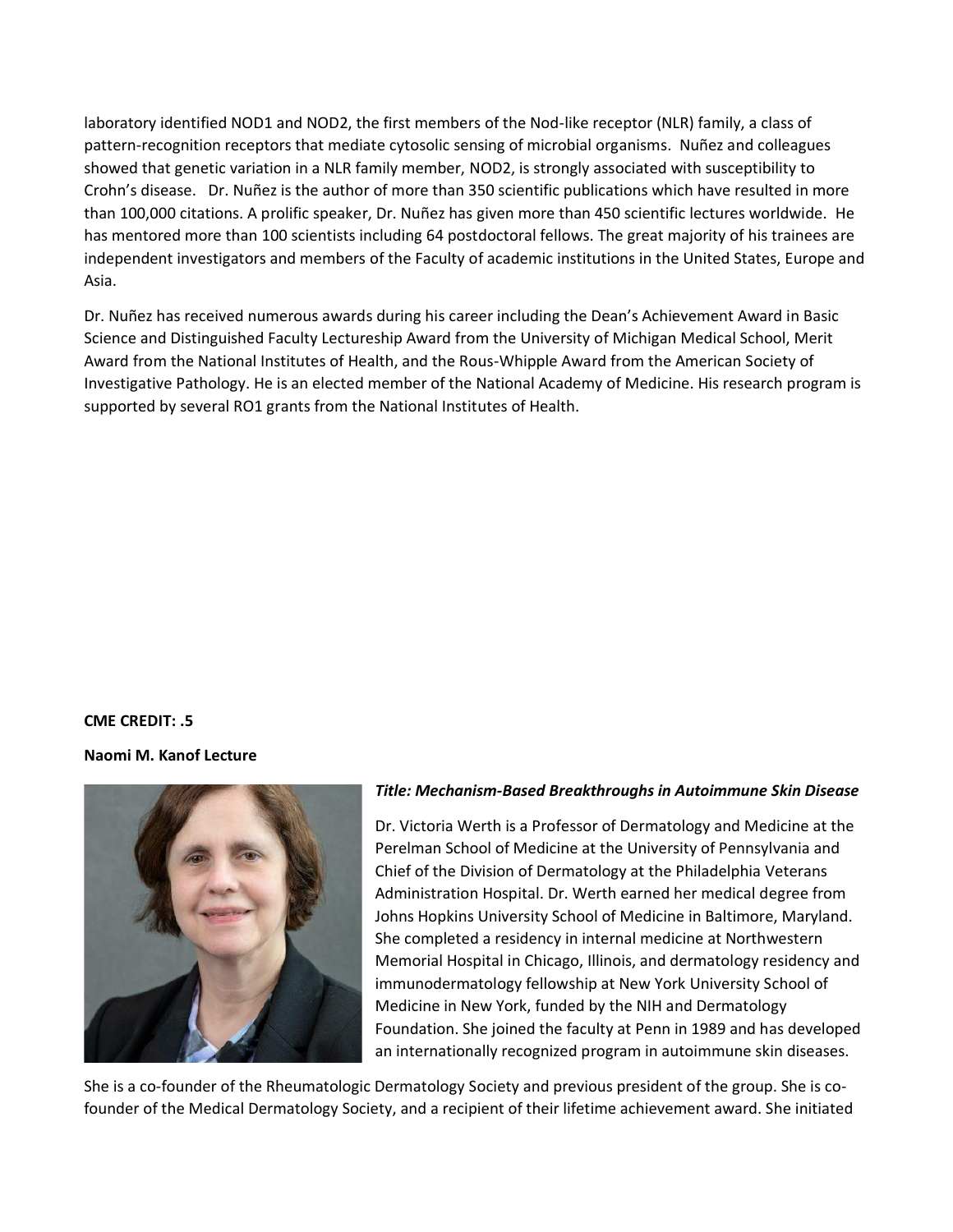the combined internal medicine/dermatology residency program in the U.S., which has successfully trained prominent leaders in complex medical dermatology. She has a longstanding interest in clinical and translational research pertaining to autoimmune skin diseases, including cutaneous lupus erythematosus, dermatomyositis, and autoimmune blistering diseases, with a focus on improving the outcomes of autoimmune dermatologic diseases. She has developed and validated disease severity tools now used in many international trials for these diseases, with a goal to advancing evidence for current and new therapeutics. Her laboratory studies include studies in cutaneous lupus and dermatomyositis that relate to pathogenesis and heterogeneity of response to treatment, and ultraviolet light effects on skin. Recent clinical studies have examined mechanistic effects of therapeutics in CLE, as well as subset-specific expression of cytokine signatures. Her work has been funded by the Dermatology Foundation, NIH, the Veterans Administration, the Lupus Research Alliance, the Lupus Foundation of America, the Myositis Association, the International Pemphigus and Pemphigoid Foundation, CARRA, and industry.

## **CME CREDIT: .5**

### **Medical Ethics Lecture**

### *Title: Biomedical ethics 2.0: redefining the meaning of disease, patient and treatment*



Frederick Grinnell is the Robert McLemore Professor of Medical Science in the department of cell biology at UT Southwestern Medical Center (UTSW). He received his Ph.D. in biochemistry from Tufts New England Medical Center in 1970. After graduating, he moved to Dallas for postdoctoral work and joined the UTSW cell biology faculty in 1972. Research in his laboratory contributed to the discovery of fibronectin and its importance in wound repair. His studies helped popularize using wound fluid to analyze the human wound environment and led to the observations that chronic wounds contain degraded fibronectin and elevated proteinases. His work also emphasized the importance of studying tissue biomechanics using fibroblasts interacting with 3D collagen matrices. He is a past recipient of a 10 year NIH MERIT award from the NIGMS trauma

program. Grinnell also engages in interdisciplinary work in bioethics and at the boundary between science and philosophy aiming to advance science education and public understanding of science. In 1998, he founded and was first director of the UTSW Ethics in Science and Medicine Program and later organized and continues to lead the North Texas Bioethics Network. He has written two books about the nature of science — *The Scientific Attitude* (2nd Edition, Guilford Press, 1992) and *Everyday Practice of Science*: *Where Intuition and Passion Meet Objectivity and Logic* (Oxford University Press, 2009). *Everyday Practice* was shortlisted for the 2010 UK Royal Society Science Book Prize. In 2012, Fred was elected as a Fellow of the American Association for the Advancement of Science in the Section on History and Philosophy of Science. His commitment to medical education was recognized in 2012 by a UT Regents' Outstanding Teaching Award, and in 2017, by the State of Texas Minnie Stevens Piper Professor Award.

### **CME CREDIT: .5**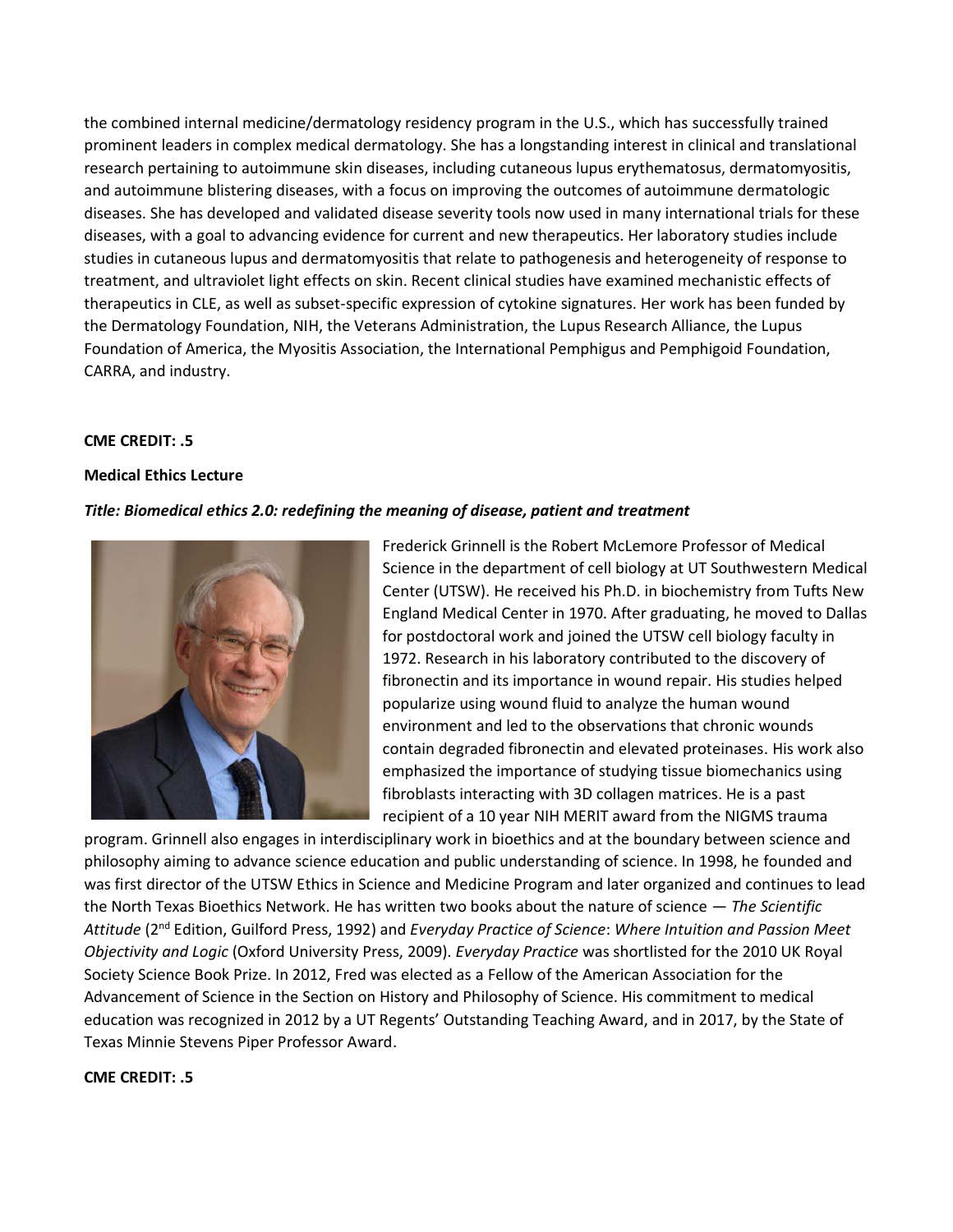### **William Montagna Lecture**



### *Title: Principles of Organ Regeneration Discovered by Live Imaging*

**Valentina Greco** was born in Palermo, Italy and earned her undergraduate degree in Molecular Biology at the University of Palermo, Italy. She earned her PhD with Suzanne Eaton at the EMBL/MPI-CBG, Germany (1998-2002) and her post-doc with Elaine Fuchs at the Rockefeller University (2003-2009). Dr. Greco is currently the Carolyn Walch Slayman Professor of Genetics, Cell Biology and Dermatology Departments, and a member of the Yale Stem Cell Center and Yale Cancer Center at Yale University (2009-present).

The Greco Lab aims to understand how stem cells and their niche cells contribute to organ regeneration by establishing novel approaches to visualize and manipulate stem cells in a live animal.

This work has provided unprecedented insights into tissue regeneration by answering long-standing but elusive questions that continually advance the fields of stem cell biology and regenerative medicine. New concepts established by her group include that the niche regulates stem cell fate and number, stem cells are flexible to environmental demands, differentiation drives self-renewal of stem cells, and homeostatic correction battles the emergence of disease.

Dr. Greco is the recipient of the 2012 American Skin Association Award, 2013 Dermatology Foundation Award, 2014 Women in Cell Biology Junior Award for Excellence in Research from the American Society of Cell Biology, the 2014 International Society for Stem Cell Research Outstanding Young Investigator Award, the 2015 Robertson Stem Cell Investigator Award from the New York Stem Cell Foundation , the 2015 Mallinckrodt Scholar Award, the 2016 Early Career Award from the American Society of Cell Biology, the 2016 HHMI Faculty Scholar Award, the 2017 Glenn Foundation Award, the 2017 Class of '61 Award by the Yale Cancer Center, the 2018 Yale Mentoring Award in the Natural Sciences, the 2019 Yale Genetics Department Mentoring Award, 2019 NIH DP1 Innovator Award and 2019 Yale Post-doctoral Mentoring Award.

### **Learning Objectives**

After attending the SID Meeting, attendees will be able to:

- 1. Identify which disease states require new or additional research
- 2. Evaluate state-of- the-art information relating to basic skin biology research
- 3. Describe how newly discovered, evidence-based scientific information may or may not be applied to the current practice of clinical dermatology
- 4. Apply strategies to structure and design successful research proposals, abstracts and manuscripts
- 5. Facilitate interdisciplinary and/or collaborative investigation in clinical dermatology and skin biology to improve research hypotheses, processes and/or techniques
- 6. Incorporate knowledge gained from interactions between basic scientists and clinicians into daily decision-making

### **Accreditation Statement**

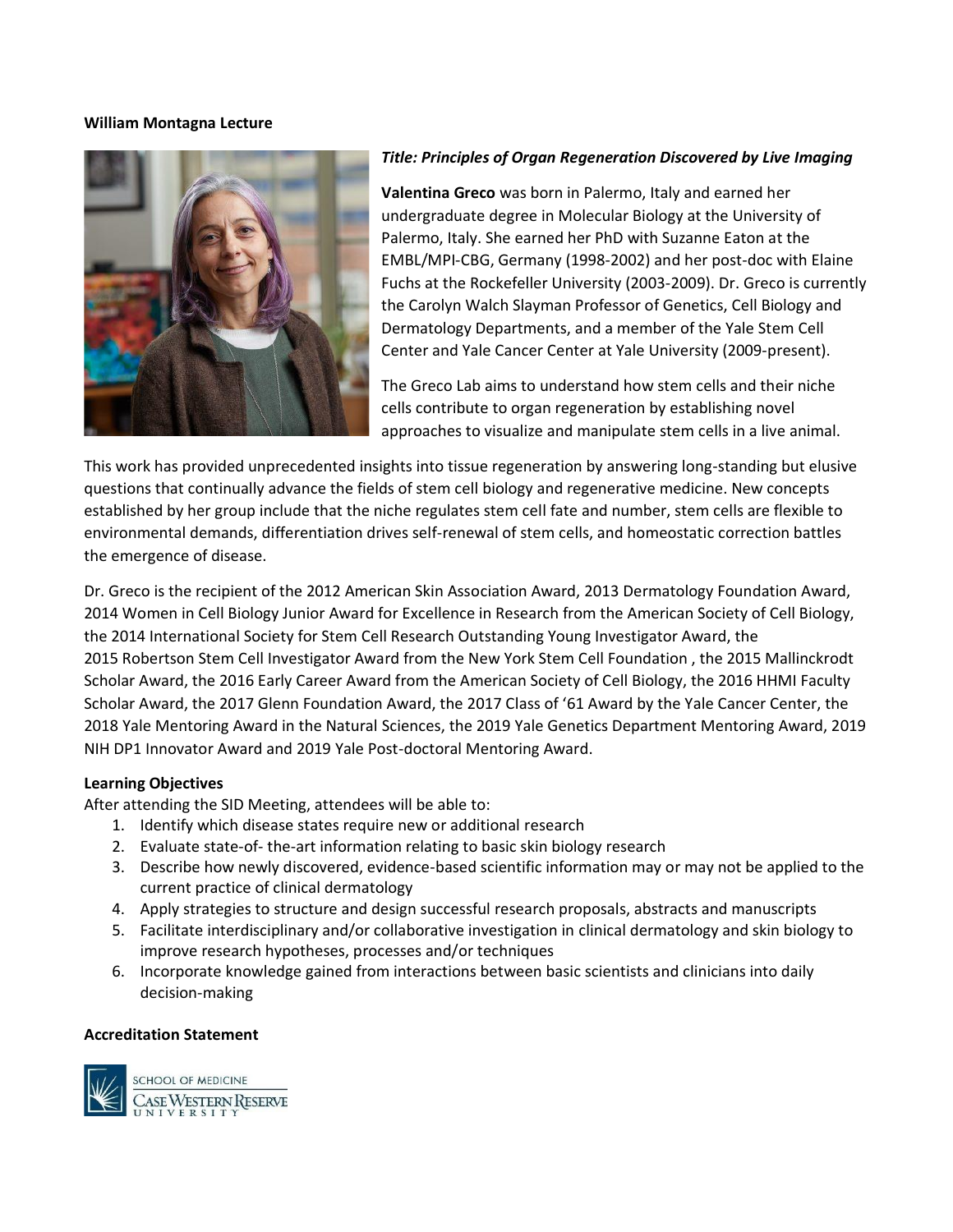This activity has been planned and implemented in accordance with the accreditation requirements and policies of the Accreditation Council for Continuing Medical Education (ACCME) through the joint providership of Case Western Reserve University School of Medicine and the Society for Investigative Dermatology. Case Western Reserve University School of Medicine is accredited by the ACCME to provide continuing medical education for physicians.

### **Live Sessions**

Case Western Reserve University School of Medicine designates this live activity for a maximum of 5.25 *AMA PRA Category 1 CreditTM*. Physicians should claim only the credit commensurate with the extent of their participation in the activity.

### **Enduring Material**

Case Western Reserve University School of Medicine designates this enduring material for a maximum of 25.25 *AMA PRA Category 1 CreditTM*. Physicians should claim only the credit commensurate with the extent of their participation in the activity.

## **Activity Director**

Kevin Cooper, MD Professor and Chair Department of Dermatology Case Western Reserve University School of Medicine *Dr. Cooper reports no financial relationship with a commercial interest relevant to this activity.*

## **Disclosure Statement**

The policy of Case Western Reserve University School of Medicine CME Program (CWRU CME) requires that the Activity Director, planning committee members and all activity faculty (that is, anyone in a position to control the content of the educational activity) disclose to the activity participants all relevant financial relationships with commercial interests. Where disclosures have been made, conflicts of interest, real or apparent, must be resolved. Disclosure will be made to activity participants prior to the commencement of the activity. CWRU CME also requires that faculty make clinical recommendations based on the best available scientific evidence and that faculty identify any discussion of "off-label" or investigational use of pharmaceutical products or medical devices.

All of the planning committee members\* and speakers listed below for the Live Sessions have disclosed that they have no relevant financial interests/arrangements or affiliations with organization(s) that could be perceived as a real or apparent conflict of interest in the context of the subject of their presentation(s).

\*\*Plans to discuss unlabeled/investigational uses of a commercial product and will disclose this to the audience.

Laura Baker, BS Allison Billi, MD/PhD Laura Cau, PhD Zhaowei Chu, BS Rosalynn Conic, MD, PhD \*Elena Ezkhova, PhD

Richard Gallo, MD, PhD Luis Garza, MD, PhD \*\*Michelle Hao, MD Candidate \*Tissa Hata, MD Ya-Chieh Hsu, PhD \*Daniela Kroshinsky, MD, MPH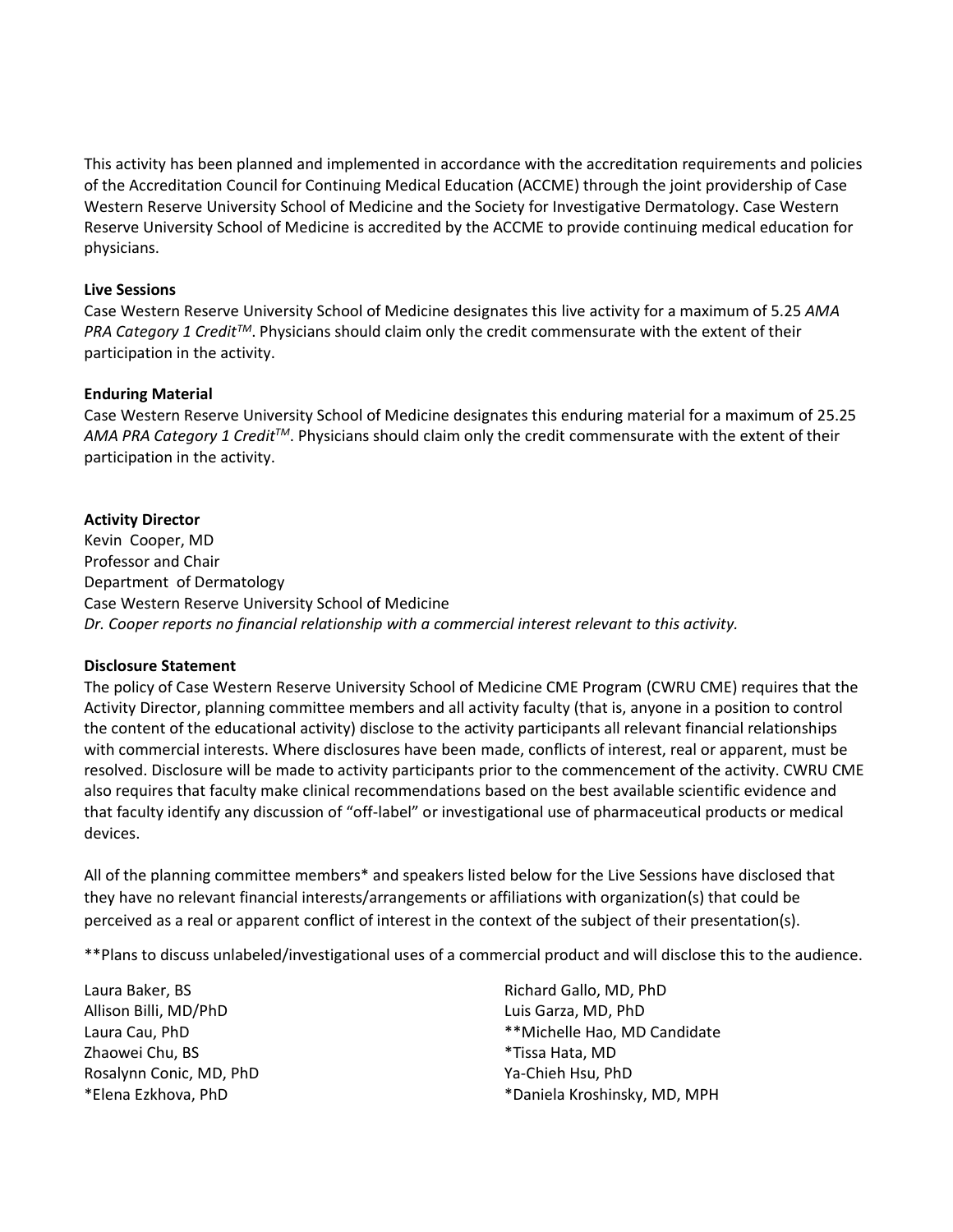\*Kurt Lu, MD Garrett Patrick Guillermo Rivera Gonzalez, PhD \*Peggy Myung, MD/PhD Quinn Roth-Carter, PhD Zurab Siprashvili, Ph.D

Philip Surmanowicz, BHSc \*Marjana Tomic-Canic, PhD Hannah Valantine, MD \*Kevin Wang, MD/PhD, Co-Chair Shiqun Zhang, PhD Jane Zhu, BA

The following planning committee members and speakers for the Live Sessions have disclosed financial interest/ arrangements or affiliations with an organization that could be perceived as a real or apparent conflict of interest in the context of the subject of their presentation(s). Only current arrangements/ interests are included:

\*Niroshana Anandasabapathy, MD/PhD, Honorarium, Bristol Myer Squibb

\*Vladimir Botchkarev, MD/PhD, Consultant: Phillips; Employee: Monasterium Laboratory, Germany Laurence Cheng, MD,PhD, Major Stock Shareholder & Employee: RAPT Therapeutics, Inc. \*Benjamin Chong, MD, Consultant: ICON Medical Imaging & Viela Bio \*Johann Gudjonsson, MD/PhD, Grant/Research Support: Almirall, Eli Lilly, SunPharma, Novartis, Pfizer, AnaptysBio; Consultant: Almirall, Eli Lilly, Novartis, AnaptysBio \*Lloyd Miller, MD/PhD, Co-Chair, Employee: Janssen Pharmaceuticals; Grant Support: AstraZeneca, Pfizer, Regeneron, Integrated Biotherapeutics; Stock: Noveome Biotherapeutics; Consultant: Almirall \*Kenneth Tsai, MD/PhD, Stock: NFlection Therapeutics & DXB Biosciences/Clearista; Honoraria: Merck, EMD Serono

All of the planning committee members\* and speakers for Enduring Materials listed below have disclosed that they have no relevant financial interests/arrangements or affiliations with organization(s) that could be perceived as a real or apparent conflict of interest in the context of the subject of their presentation(s). \*\*Plans to discuss unlabeled/investigational uses of a commercial product and will disclose this to the audience.

Anngela Adams, MS Martin Alphonse, PhD Sepideh Ashrafzadeh, BS Scott Atwood, PhD \*\*Lihi Atzmony, MD \*\*Kayla Babbush, BS Catherine Baker, BA Laura Baker, BS Wolfgang Bauer, MD Allison Billi, MD/PhD Laura Cau, PhD Jin Chen, Ph.D. Gagan Chhabra, Ph.D. Zhaowei Chu, BS Cheng Ming Chuong, MD, PHD Josef Concha, MD Rosalynn Conic, MD, PhD Sally Dickinson, PhD Michael DiPersio, PhD Tatsuya Dokoshi, M.D. Ph.D Robert Dorschner, MD

Morgan Dragan, B.S. Marek Drozdz, PhD \*Elena Ezhkova, PhD Raj Fadadu, B.A. Richard Gallo, MD, PhD Luis Garza, MD, PhD Kyle Gellatly, M.S. Donald Glass, MD, PhD Matthias Goebeler, MD Valentina Greco, PhD Frederick Grinnell, Ph.D. \*Tissa Hata, MD \*\*Michelle Hao, MD Candidate Toshiro Hirai, PhD Wesley Hodges, MD, MPS Thomas Holmes, PhD Ya-Chieh Hsu, PhD Jamie Hu, BA Mingxia Huang, PhD Suoqin Jin, PhD Adam Jorgensen, BS

Yana Kamberov, Ph.D. Ari Kassardjian, B.S. Masaoki Kawasumi, MD, PhD Michael Kemp, PhD Maki Kida, MD, PhD Su Min Kim, Master Aram Kim Stephen Kirchner, B.S. \*Daniela Kroshinsky, MD, MPH \*\*Sushant Kumar Yong Lee, BS Min Jin Lee, BA Evelyn Leland, BS Fengjie Liu, PhD Langni Liu, PhD candidate \*Kurt Lu, MD Carine Mainzer, PhD Lingling Miao, Ph.D \*Peggy Myung, MD/PhD Teruaki Nakatsuji, PhD Beatrice Nardone, MD, PhD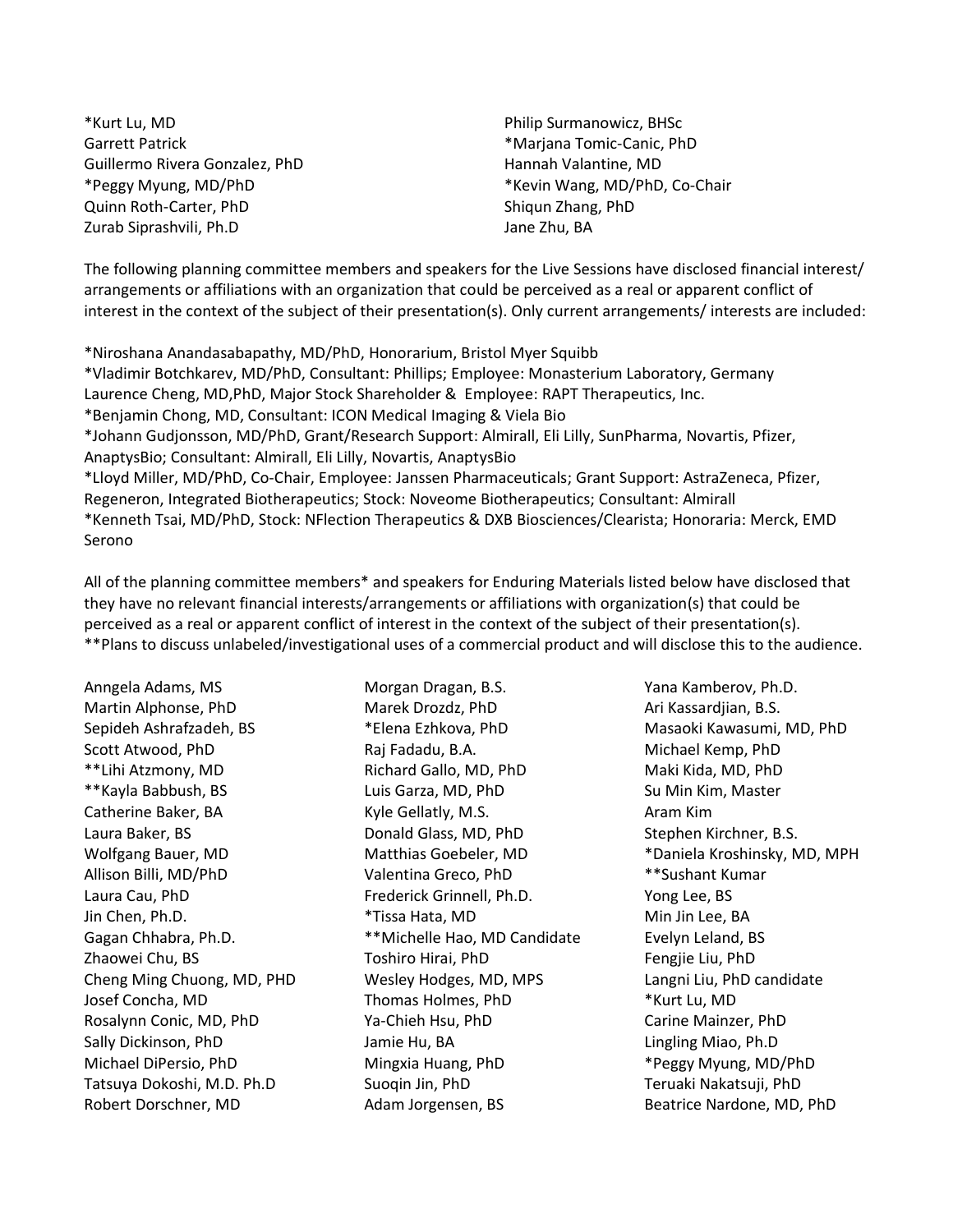Allen Oak, MD Alan ONeill, PhD Amy Paller, MD Garrett Patrick, Pilar Pedro, PhD Guillermo Rivera Gonzalez, PhD Quinn Roth-Carter, PhD Iman Salem, MD Michael Sargen, MD \*\*Mrinal Sarkar, PhD Yu Sawada, MD, PhD Alina Schmidt, B.S. \*\*Shuai Shao, MD, PhD Andrey Sharov, MD, PhD Zhenrui Shi, MD,PhD

Tiffany Sierro, B.S. Zurab Siprashvili, Ph.D Jennifer Strunck, BS Qi Sun, PhD Zhengwang Sun, PhD Philip Surmanowicz, BHSc Jutamas Suwanpradid, PhD Maha N. Syed, MBBS \*Marjana Tomic-Canic, PhD Leticia Tordesillas, PhD Jeffrey Travers, MD, PhD Hannah Valantine, MD \*Kevin Wang, MD/PhD, Co-Chair Ajith Welihinda, Ph.D.

Kyle Williams, BS Christian Wong, BS Lei Yang, MD,PhD \*\*Lauren Zawacki, BS Lingjuan Zhang, Ph.D. \*\*Chen Zhang, Doctor Shiqun Zhang, PhD Xiao-wei Zhang, Bachelor of Science Fusheng Zhou, Ph.D Jane Zhu, BA Abigail Zieman, Ph.D. Ying Zou, phD

The following planning committee members\* and speakers for Enduring Materials have disclosed financial interest/ arrangements or affiliations with an organization that could be perceived as a real or apparent conflict of interest in the context of the subject of their presentation(s). Only current arrangements/ interests are included.

\*\*Plans to discuss unlabeled/investigational uses of a commercial product and will disclose this to the audience.

\*Niroshana Anandasabapathy, MD/PhD, Honorarium, Bristol Myer Squibb

\*Vladimir Botchkarev, MD/PhD, Consultant: Phillips; Employee: Monasterium Laboratory, Germany Patrick Brunner, MD, MSc, Grant/Research Support: The LEO Foundation, Novartis; Consultant: LEO Pharma, Pfizer, Sanofi Genzyme, Eli Lilly, Novartis, Amgen, Celgene, UCB Pharma, Biotest, Arena Pharma, Boehringer Ingelheim, AbbVie: Speakers' Bureau: LEO Pharma, Pfizer, Sanofi Genzyme, Eli Lilly, Novartis, Amgen, Celgene, UCB Pharma, Biotest, Arena Pharma, Boehringer Ingelheim, AbbVie: Advisory Committee: LEO Pharma, Pfizer, Sanofi Genzyme, Eli Lilly, Novartis, Amgen, Celgene, UCB Pharma, Biotest, Arena Pharma, Boehringer Ingelheim, AbbVie

Laurence Cheng, MD,PhD, Major Stock Shareholder & Employee: RAPT Therapeutics, Inc.

\*Benjamin Chong, MD, Consultant: ICON Medical Imaging & Viela Bio

Bingjian Feng, PhD, Grant Support: Astra Zeneca & Pfizer

\*Johann Gudjonsson, MD/PhD, Grant/Research Support: Almirall, Eli Lilly, SunPharma, Novartis, Pfizer,

AnaptysBio; Consultant: Almirall, Eli Lilly, Novartis, AnaptysBio

Claire Langrish, PhD BSc, Major Stock Shareholder: Principia Biopharma

Sabrina Leoty-Okombi, PhD, Employee: BASF

\*\*Wilson Liao, MD, Grant/Research Support: Abbvie, Amgen, Janssen, Novartis, Pfizer, Regeneron, Sanofi, TRex Bio

M. Peter Marinkovich, MD, Grant/Research Support: Krystal Biotech

\*Lloyd Miller, MD/PhD, Co-Chair, Employee: Janssen Pharmaceuticals; Grant Support: AstraZeneca, Pfizer,

Regeneron, Integrated Biotherapeutics; Stock: Noveome Biotherapeutics; Consultant: Almirall

Gabriel Nunez, MD, Grant/Research Support: Amway; Consultant: Boehringer Ingelheim

Ian Odell, MD, PhD, Grant Support: AbbVie

\*\*Monica Rosales Santillan, MD, Research Fellowship: AbbVie & Janssen

Rudolph Schpf, MD, Grant/Research Support: Institution; Consultant: Abbvie; Speakers' Bureau:Leo Zhenrui Shi, MD,PhD, Grant Support: National Psoriasis Foundation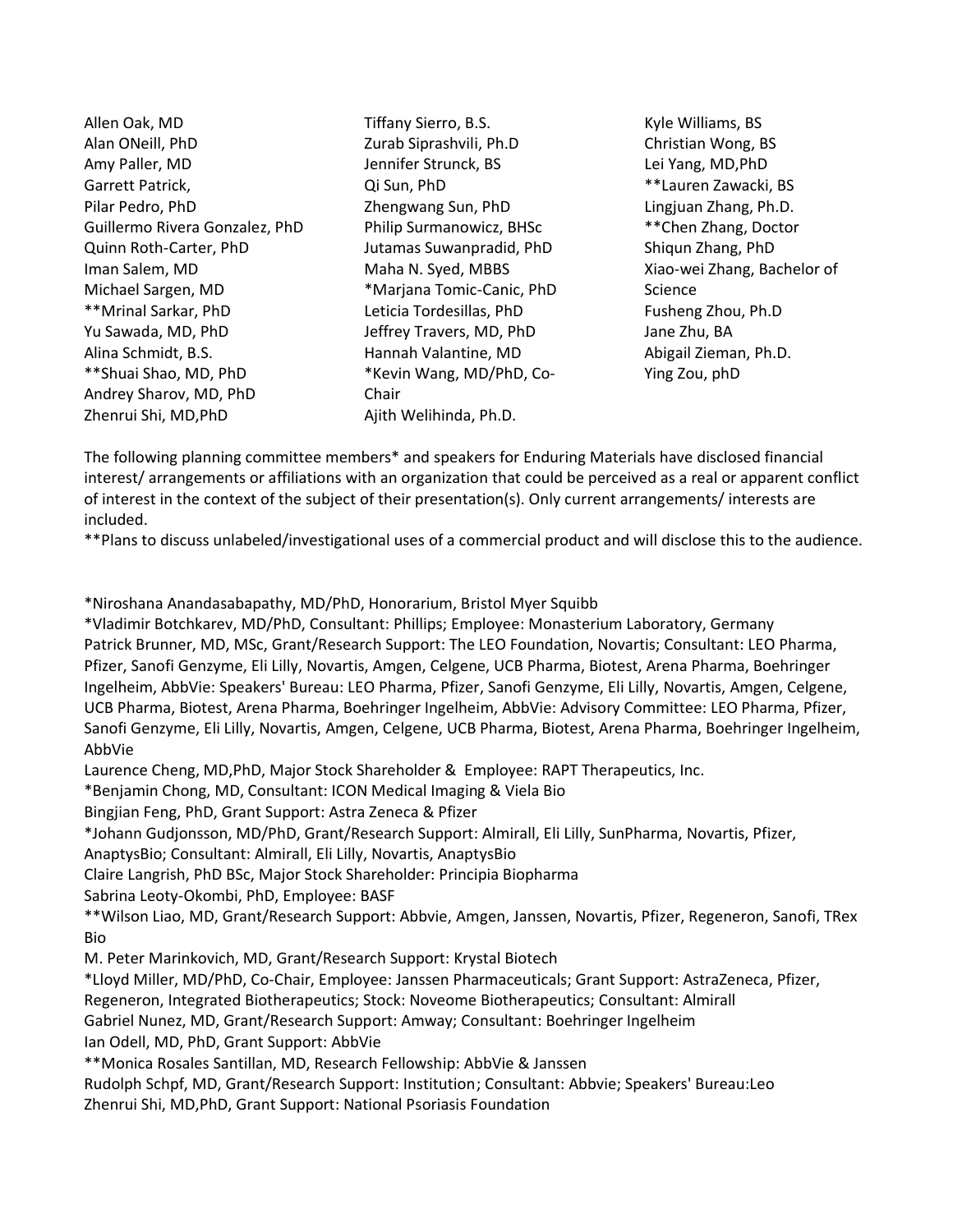Anthony Slavin, PhD, Employee: Kymera Therapeutics

\*Kenneth Tsai, MD/PhD, Stock: NFlection Therapeutics & DXB Biosciences/Clearista; Honoraria: Merck, EMD Serono

Joy Wan, MD, MSCE, Grant Support: Pfizer

\*\*Victoria Werth, MD, Grant/Research Support: Celgene, Janssen, Pfizer, Biogen, Gilead, Corbus Pharmaceuticals, Genentech, AstraZeneca, Viela, CSL Behring, Syntimmune; Consultant: Celgene, Medimmune, Resolve, Genentech, Idera, Janssen, Lilly, Pfizer, Biogen, BMS, Gilead, Amgen, Medscape, Nektar, Incyte, EMD Sorona, CSL Behring, Principia, Crisalis, Viela Bio, Argenx, Kirin, Regeneron, Principia, AstraZeneca, Abbvie, Octapharma, GSK, Astra-Zeneca

\*\*Christine Youn, MS, Grant Support: Pfizer

Lio Yu, MD, Grant/Research Support: SkinCure Oncology; Consultant: SkinCure Oncology

## **Target Audience**

This continuing medical education activity is intended for all sectors of the dermatology community, consisting of research investigators, clinicians, research and clinical trainees, members of industry, and community advocates for skin health/disease.

## **Media**

Recorded slides and audio presentation. Resource materials may include downloads of videos, print materials, slides or web pages.

## **Instructions**

To receive a statement of credit for either the live activity and/or the enduring material you must:

- 1. Review and reflect on the full content of the live/recorded session.
- 2. Complete the evaluation.
- 3. Claim your credit. The credit claim link and event codes will be provided after you complete the evaluation.

Your credits will be recorded by the CWRU CME Program and you will be able to download your certificate..

# **HOW TO OBTAIN CREDIT FOR THIS CONFERENCE**

You must complete the CME Evaluation before claiming credit. You must be logged into the Case Western Reserve University CME credit system [\(https://cwru.cloud](https://cwru.cloud-cme.com/default.aspx)[cme.com/default.aspx](https://cwru.cloud-cme.com/default.aspx) ) to receive credit for this activity.

If you are a new user select "Sign Up Now" and create an account. If you have an account, select "Sign In" on the menu bar and enter your email and password.

# **Once you have logged in click on the "Claim Credit" button under My CME and enter the Event ID as follows: Live activity: 40764**

## **Enduring material: 41033**

You will be asked to attest to your completion of the activity. The recorded material wil be available until May 31, 2020.

Your credit will be recorded, and your certificate will be available in the Evaluation & Certificates button on your My CME dashboard. A complete transcript can also be found in the My CME dashboard.